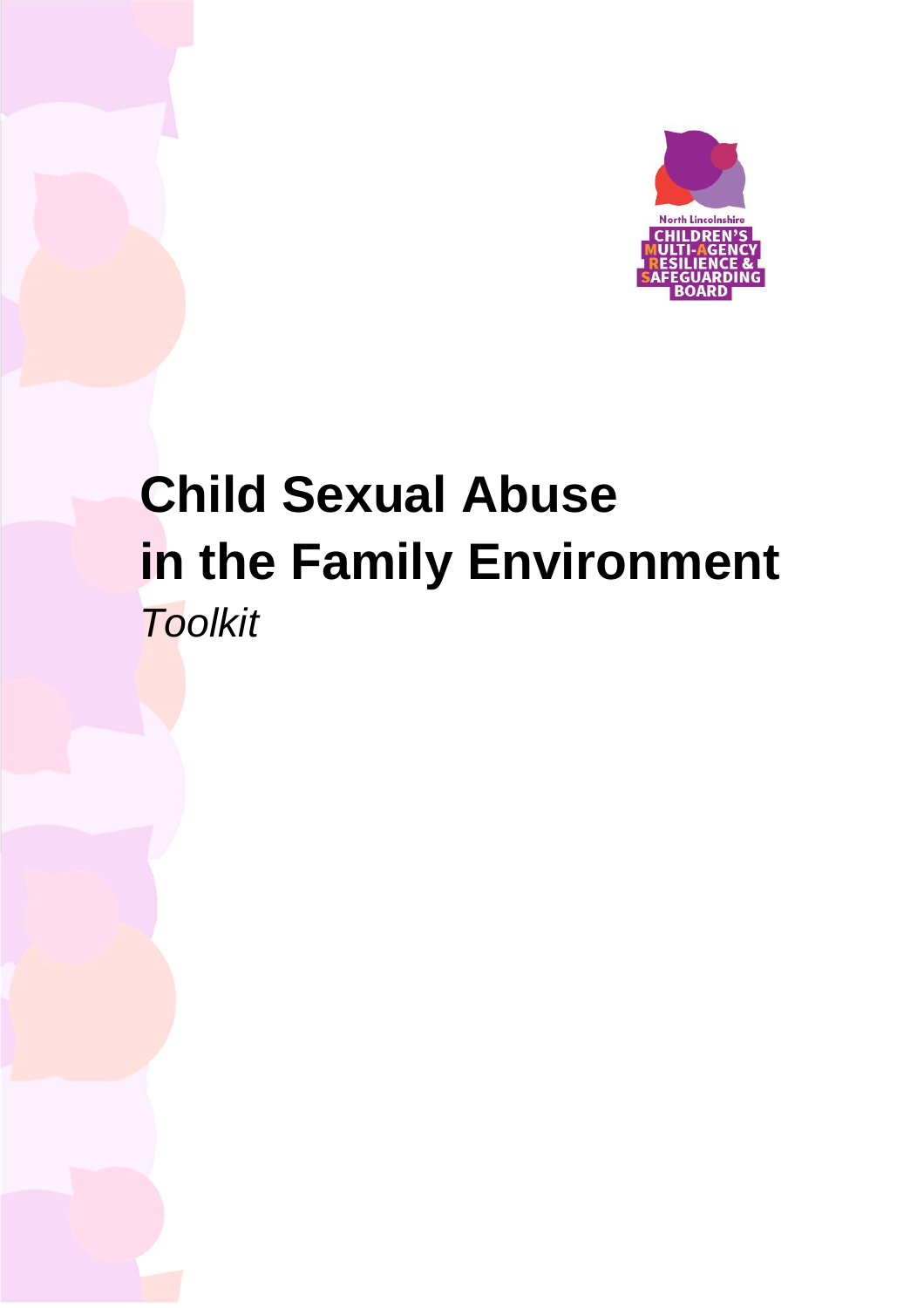## **Contents**

**[Introduction](#page-2-0) [Definition](#page-5-0) [Vulnerabilities](#page-7-0)** [Indicators and signs](#page-10-0) **[Protective factors](#page-13-0)** [Local policies and procedures](#page-14-0) [Resources and practice tools](#page-14-1) [Local support and services](#page-20-0) [Further sources of support and information](#page-21-0)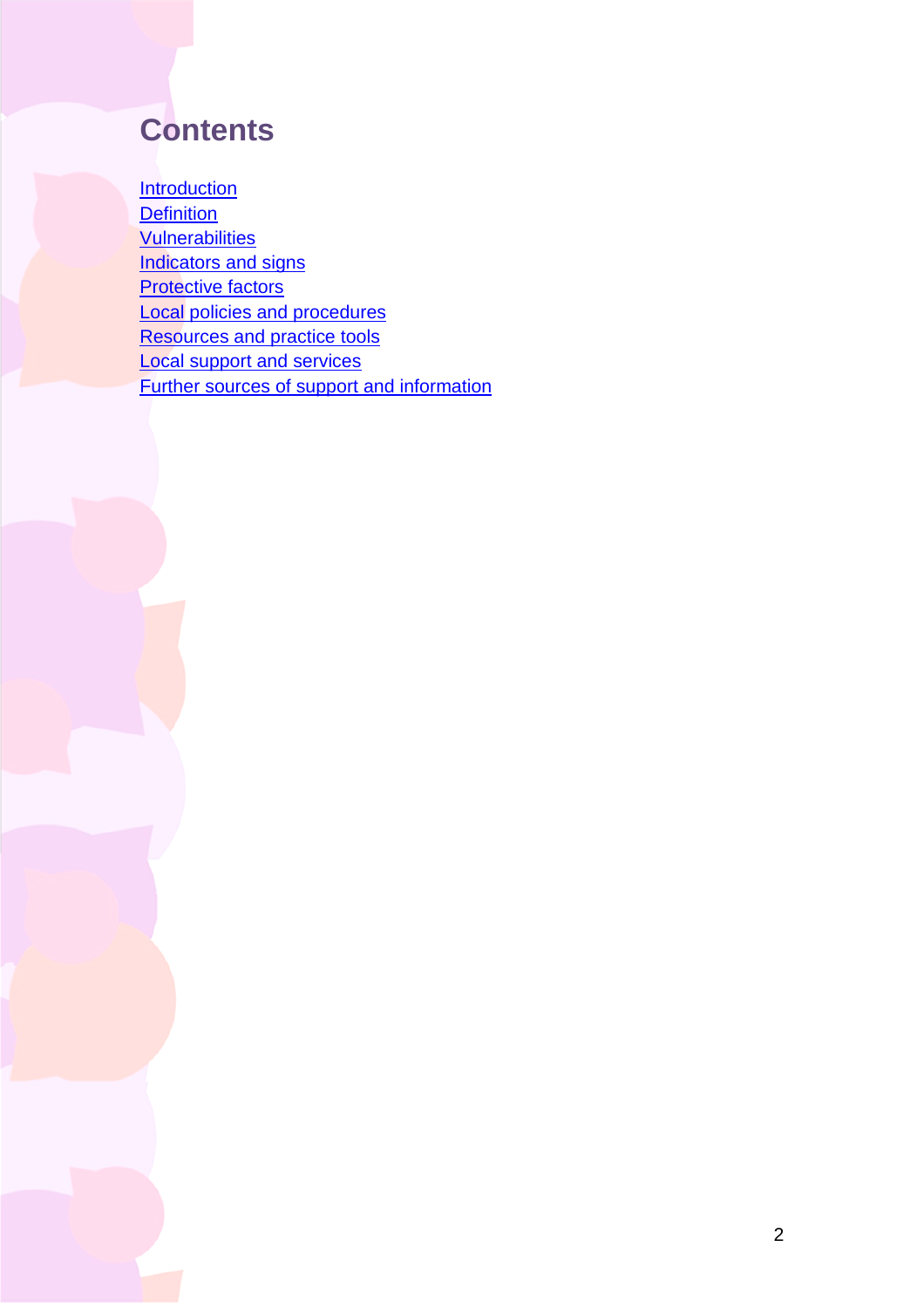## <span id="page-2-0"></span>**Introduction**

This toolkit is aimed at multi-agency practitioners and focuses on child sexual abuse in the family environment. This is also known as intra-familial child sexual abuse. This toolkit also acknowledges that practitioners may wish to inform children and families about sources of information and support and therefore these are included in the [Local support and services](#page-20-0) and [Further sources of](#page-21-0)  [support and information](#page-21-0) sections.

It provides information for all agencies to identify and respond to children who are at risk of, or subject to, child sexual abuse in the family environment. The toolkit outlines how agencies can help children if they are beginning to identify concerns and refer children to statutory services within North Lincolnshire including Children's Services and Humberside Police. It also outlines the support and services that such children and their parents can access for support and recovery.

This toolkit can be used to support professionals in their work with children and families and to enhance **reflection** and **supervision** between staff, their peers and managers. This is particularly important to support workers to remain tenacious in their approach on those occasions when they suspect (but do not have direct evidence to support) that there is child sexual abuse within the family environment.

The toolkit gives contact details for both local and national support agencies that can be accessed by children and families independently. This is important as research shows that children and young people do not contact statutory services for help and protection. Also, it is dependent upon the point that children are at within their journey in being at risk of, or subject to, child sexual abuse due to their age, gender or wider circumstances as to whether they may tell someone about the sexual abuse and therefore all sources of support should be made available to children, young people and families.

## **Research on child sexual abuse in the family environment**

Research from the Children's Commissioner in 2015 suggests that nationally there were 425,000 victims of child sexual abuse in the United Kingdom between 2012 and 2014.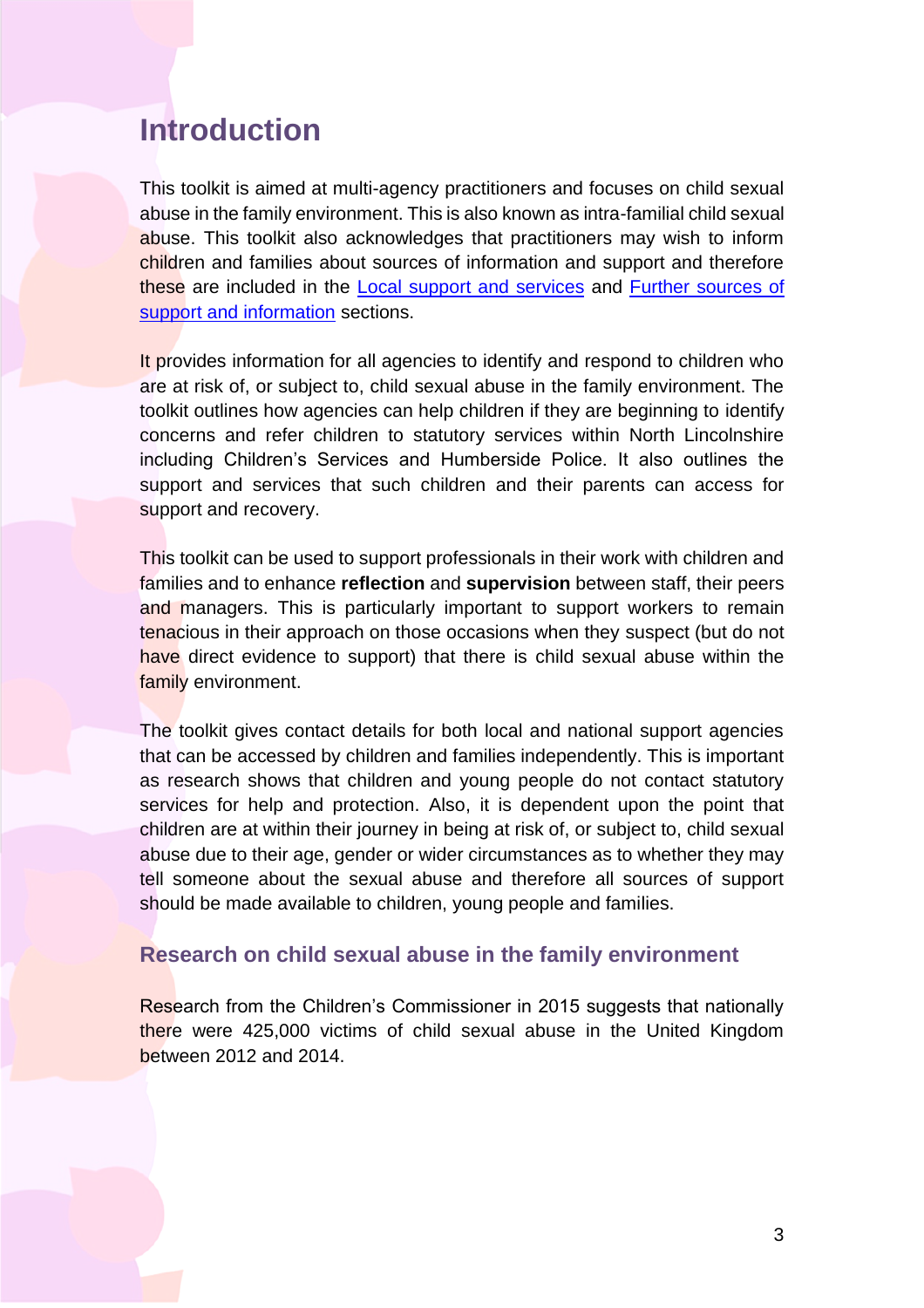The Children's Commissioner's Inquiry gathered the largest and most comprehensive evidence ever of child sexual abuse in England and the report [Protecting children from harm: a critical assessment of child sexual abuse in](https://www.childrenscommissioner.gov.uk/wp-content/uploads/2017/06/Protecting-children-from-harm-executive-summary_0.pdf)  [the family network in England and priorities for action \(2015\)](https://www.childrenscommissioner.gov.uk/wp-content/uploads/2017/06/Protecting-children-from-harm-executive-summary_0.pdf) concluded that:

- from data examined it is likely that only 1 in 8 victims of sexual abuse come to the attention of the police and children's services. Up to two thirds of all sexual abuse happens in and around the family
- children are sexually abused from a very young age, but most victims do not come to the attention of the police or children's services until they reach adolescence
- most victims of sexual abuse in the family do not report it until they have the knowledge to recognise abuse and the words to describe it
- a focus of much of the activity has been child sexual abuse which occurs in institutions, and child sexual exploitation which occurs in communities. child sexual abuse which occurs within families has been largely absent from the national conversation
- the violation of trust, the barriers to accessing help, and the impact on the entire family structure, pose particular challenges to policy-makers and practitioners
- the Inquiry calls for the practice of professionals in identifying children who are being sexually abused to be strengthened, children and young people to be equipped with the knowledge to recognise abuse and access help when they are worried, and processes for the investigation of sexual abuse to be improved to minimise their impact on children and maximise their effectiveness

## **Key messages**

Key messages from research [on intra-familial child sexual abuse by the Centre](https://www.csacentre.org.uk/resources/key-messages/intra-familial-csa/)  [of expertise on child sexual abuse \(2018\)](https://www.csacentre.org.uk/resources/key-messages/intra-familial-csa/) are:

Intra-familial child sexual abuse refers to child sexual abuse (CSA) that occurs within a family environment. Perpetrators may or may not be related to the child. The key consideration is whether the abuser feels like family from the child's point of view.

Around two-thirds of all CSA reported to the police is perpetrated by a family member or someone close to the child.

Where research has recorded the gender of perpetrators of intra-familial CSA, the vast majority have been found to be male, although abuse by women does occur. In around a quarter of cases, the perpetrator is under 18.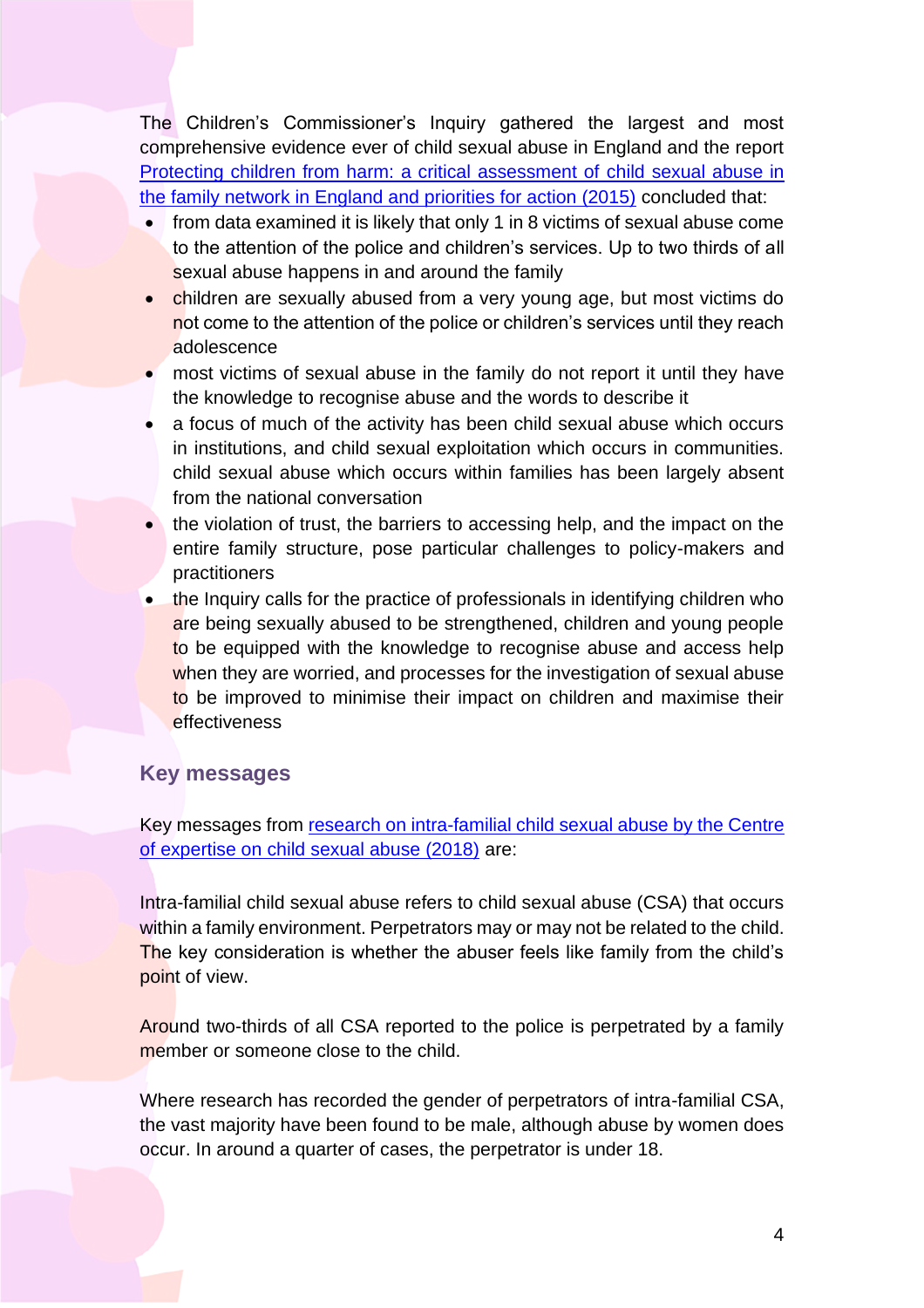CSA in the family is rarely an isolated occurrence and may go on for many years.

Much abuse in the family remains undisclosed. Children may fear their abuser, not want their abuser to get into trouble, feel that the abuse was 'their fault', and feel responsible for what will happen to their family if they tell. Disabled children and some black, Asian and minority ethnic children face additional barriers.

Abuse by a family member may be particularly traumatic because it involves high levels of betrayal, stigma and secrecy.

CSA in the family is linked to a range of negative outcomes over the whole of the life course, including poorer physical and mental health, lower income, relationship difficulties and further violence and abuse.

However, not all survivors experience long-term impacts. Much depends on the nature and duration of the abuse, the individual's coping mechanisms, and the support they receive. Supportive responses from non-abusing carers are particularly important.

**Effective support is critical to enable disclosure, and during investigation and** legal proceedings. Therapeutic support for young people can have a positive impact but the availability of services remains piecemeal.

Both adult survivors and children/young people value services that listen to, believe and respect them; where professionals are trustworthy, authentic, optimistic and encouraging, show care and compassion, facilitate choice, control and safety, and provide advocacy.

It is important to provide support to the whole family, and particularly to nonabusing parents, following abuse.

In 2011, the NSPCC published research that revealed 11% of 18 – 24 year olds had reported they were victims of contact sexual abuse at some point during their childhood.

The same research indicates that over 90% of sexually abused children were abused by someone they knew.

Children with Disabilities are three times more likely to be the victims of sexual abuse [\(Sullivan and Knutson 2000\).](https://pubmed.ncbi.nlm.nih.gov/11075694/)

It happens to boys, girls and children of all ages from all communities. Most of these children don't tell anyone or will not get any help until they are adults.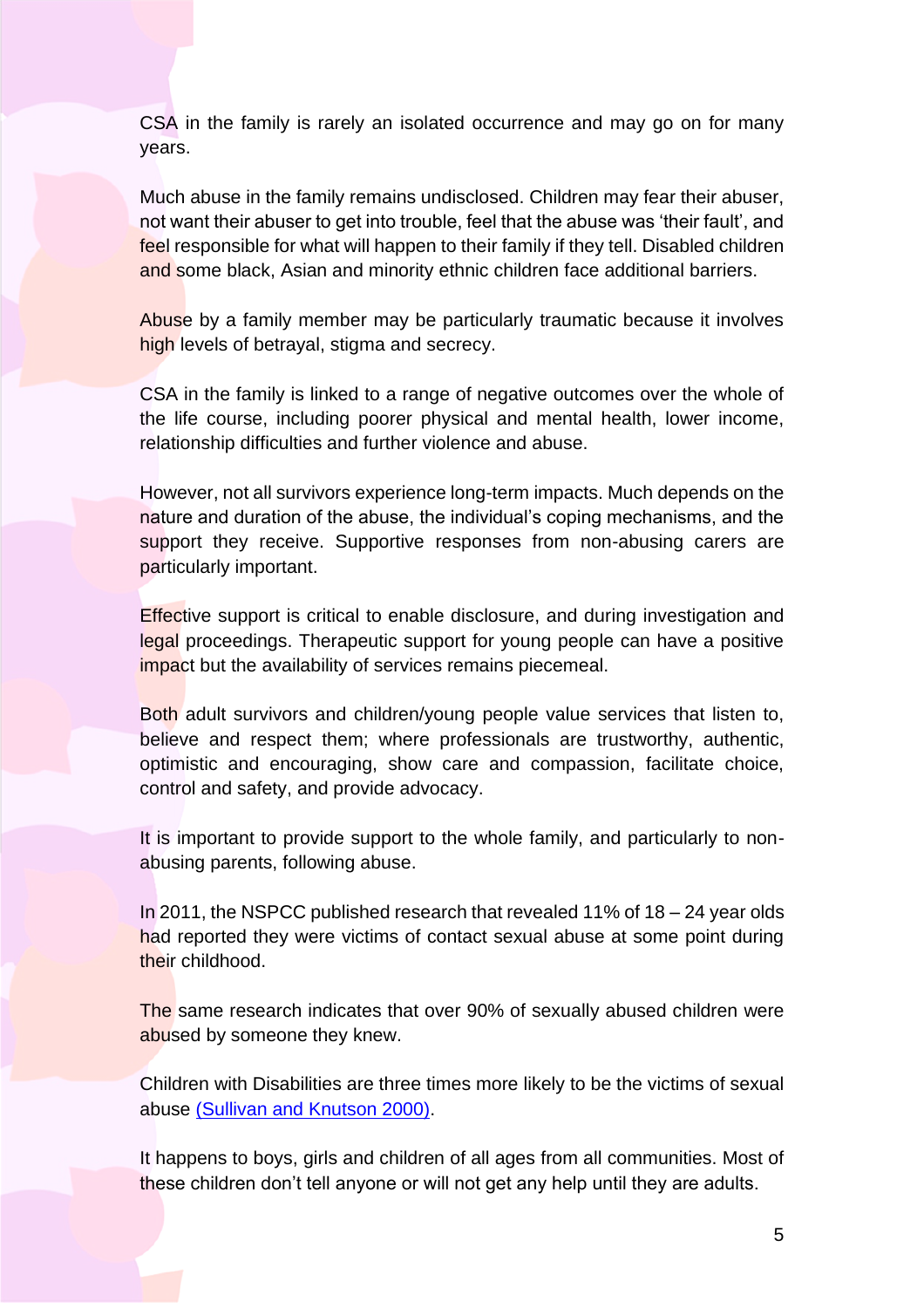Two-thirds of cases of sexual abuse happen within the direct family and it can be really difficult to tell someone about this kind of abuse.

Younger children might not understand that what's happening to them is abuse or that it's wrong. Older children might be worried they won't be believed or scared about what will happen if they tell.

Therefore, it is really important that adults spot the signs of sexual abuse so it can be stopped.

Whether you work with children or are a parent, the following information has been put together to help you:

- prevent children being sexually abused,
- recognise the signs when sexual abuse might be happening, and
- stop child sexual abuse.

It also provides links to resources and support for those affected by child sexual abuse.

**When children are not helped, the consequences of the abuse can be long-term and severe, including the inability to build healthy relationships, poor mental health and physical illness.**

Relatively new and emerging evidence in relation to child neglect so far indicates connections to other forms of harm and children's vulnerability to adult perpetrated intra-familial child sexual abuse, child sexual exploitation and harmful sexual behaviours in children and young people. This research identifies 'connections rather than causality' and may help practitioners understand how neglect influences children's vulnerability to other forms of harm. Further information can be found in the document [Child neglect and its](https://tce.researchinpractice.org.uk/wp-content/uploads/2020/02/Child-neglect-and-its-relationship-to-sexual-harm-and-abuse-responding-effectively-to-children_s-needs-1.pdf)  relationship to other forms of harm – [responding effectively to children's needs:](https://tce.researchinpractice.org.uk/wp-content/uploads/2020/02/Child-neglect-and-its-relationship-to-sexual-harm-and-abuse-responding-effectively-to-children_s-needs-1.pdf)  [Executive Summary' edited by Steve Flood and Dez Holmes, Research in](https://tce.researchinpractice.org.uk/wp-content/uploads/2020/02/Child-neglect-and-its-relationship-to-sexual-harm-and-abuse-responding-effectively-to-children_s-needs-1.pdf)  [Practice, NSPCC, Action for Children \(2017\)](https://tce.researchinpractice.org.uk/wp-content/uploads/2020/02/Child-neglect-and-its-relationship-to-sexual-harm-and-abuse-responding-effectively-to-children_s-needs-1.pdf)

## <span id="page-5-0"></span>**Definition**

## **Child sexual abuse**

Throughout this toolkit, where the term child sexual abuse is used, it refers to all forms of child sexual abuse that would fall under the statutory definition:

*'Involves forcing or enticing a child or young person to take part in sexual activities, not necessarily involving a high level of violence, whether or not the*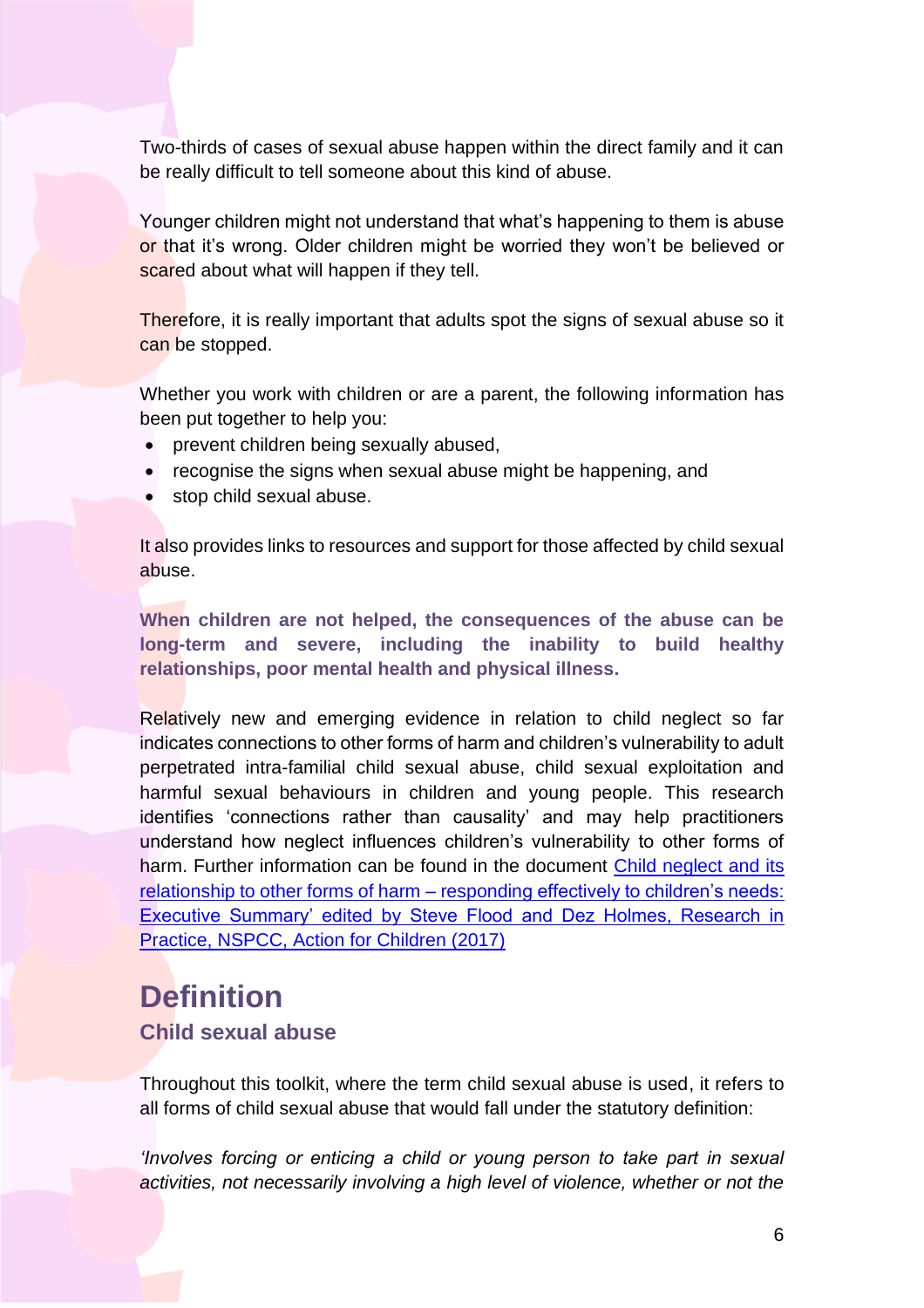*child is aware of what is happening. The activities may involve physical contact, including assault by penetration (for example, rape or oral sex) or nonpenetrative acts such as masturbation, kissing, rubbing and touching outside of clothing. They may also include non-contact activities, such as involving children in looking at, or in the production of, sexual images, watching sexual activities, encouraging children to behave in sexually inappropriate ways, or grooming a child in preparation for abuse (including via the internet). Sexual abuse is not solely perpetrated by adult males. Women can also commit acts of sexual abuse, as can other children.'*

[Working Together to Safeguard Children, Department for Education \(2018\)](https://www.gov.uk/government/publications/working-together-to-safeguard-children--2)

## **Child sexual abuse in the family environment**

This toolkit uses the definition of child sexual abuse in the family environment as follows:

*Child Sexual Abuse in the Family Environment is defined as sexual abuse perpetrated or facilitated in or out of the home, against a child under the age of 18, by a family member, or someone otherwise linked to the family context or environment, whether or not they are a family member. Within this definition, perpetrators may be close to the victim (e.g. father, uncle, stepfather), or less familiar (e.g. family friend, babysitter). Perpetrators can also be female, such as mother, auntie and stepmother.*

[Guidance for joint targeted area inspections on the theme: child sexual abuse](https://assets.publishing.service.gov.uk/government/uploads/system/uploads/attachment_data/file/936258/Joint_targeted_area_inspection_child_sexual_abuse_in_family_environment_081018_a.pdf)  [in the family environment, Ofsted \(2018\)](https://assets.publishing.service.gov.uk/government/uploads/system/uploads/attachment_data/file/936258/Joint_targeted_area_inspection_child_sexual_abuse_in_family_environment_081018_a.pdf)

This understanding is in line with Crown Prosecution Service guidelines on the Sexual Offences Act 2003, which state:

*These offences reflect the modern family unit and take account of situations where someone is living within the same household as a child and assuming a position of trust or authority over that child, as well as relationships defined by blood ties, adoption, fostering, marriage or living together as partners.* Crown Prosecution Service, (2013)

*In thinking about whether abuse is intra-familial, perhaps the most important question for professionals to consider is: 'Did this perpetrator feel like family to the child?'*

[Key messages from research on intra-familial child sexual abuse, Centre of](https://www.csacentre.org.uk/resources/key-messages/intra-familial-csa/)  [expertise on child sexual abuse, \(2018\)](https://www.csacentre.org.uk/resources/key-messages/intra-familial-csa/)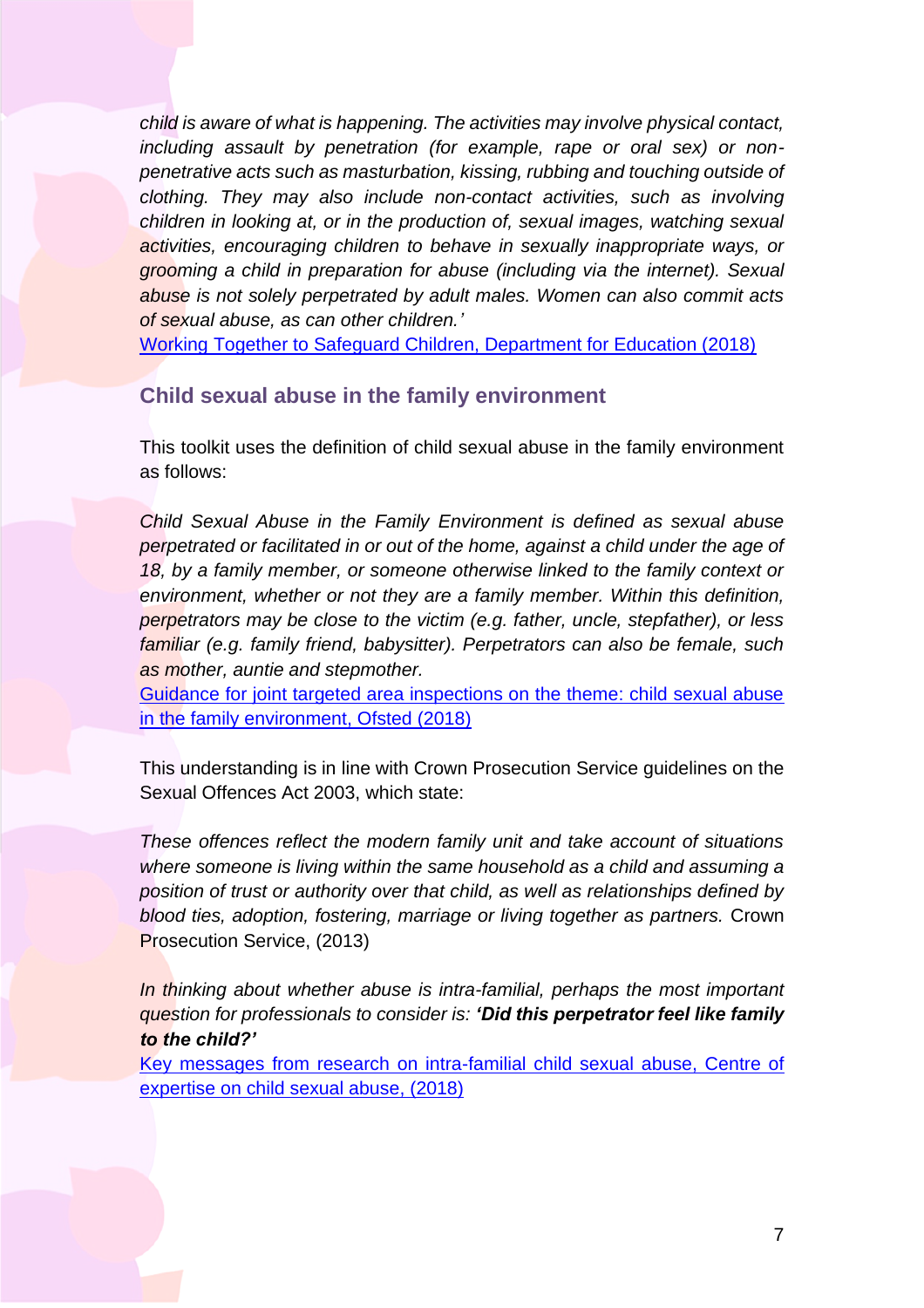## <span id="page-7-0"></span>**Vulnerabilities**

| <b>Vulnerabilities</b>                         | <b>Research evidence</b>                                                                                                                                                                                                                                                                                                                                    |
|------------------------------------------------|-------------------------------------------------------------------------------------------------------------------------------------------------------------------------------------------------------------------------------------------------------------------------------------------------------------------------------------------------------------|
| Age                                            | UK evidence does tell us that, for a significant percentage of<br>victims, child sexual abuse in the family environment begins<br>before the age of nine. Most, however, are not identified by<br>authorities until the age of 12 or older. Girls may experience<br>child sexual abuse in the family environment at younger<br>ages than boys.              |
| Gender                                         | All of the research evidence in the UK on prevalence (abuse<br>ever experienced) and incidence (abuse experienced<br>recently) reports higher rates of child sexual abuse among<br>girls than boys.                                                                                                                                                         |
|                                                | Boys do experience child sexual abuse, however, and may<br>face particular challenges to reporting abuse. Moreover,<br>boys are less likely to be identified by practitioners for a<br>range of reasons. All practitioners should remain alive to the<br>particular needs and challenges of boys in terms of<br>supporting them to speak about their abuse. |
| <b>Physical and</b><br>learning<br>impairments | Risk of child sexual abuse for disabled children is three to<br>four times higher than for non-disabled children.                                                                                                                                                                                                                                           |
|                                                | Disabled children face particular barriers to reporting their<br>abuse, and have been found to be less likely to report and<br>more likely to delay help-seeking than children without<br>impairments.                                                                                                                                                      |
| Single parents<br>and step families            | Several reviews find that a single parent family context is a<br>risk.                                                                                                                                                                                                                                                                                      |
|                                                | This may partly be due to sex offender strategies which<br>target economic or emotional vulnerability in single parents<br>(often women). It may also be due to the more limited<br>capacity single parents may have to spend time with their<br>children if they combine work with childcare.                                                              |
|                                                | Supporting single parents both emotionally and practically<br>can strengthen protective contexts around children.                                                                                                                                                                                                                                           |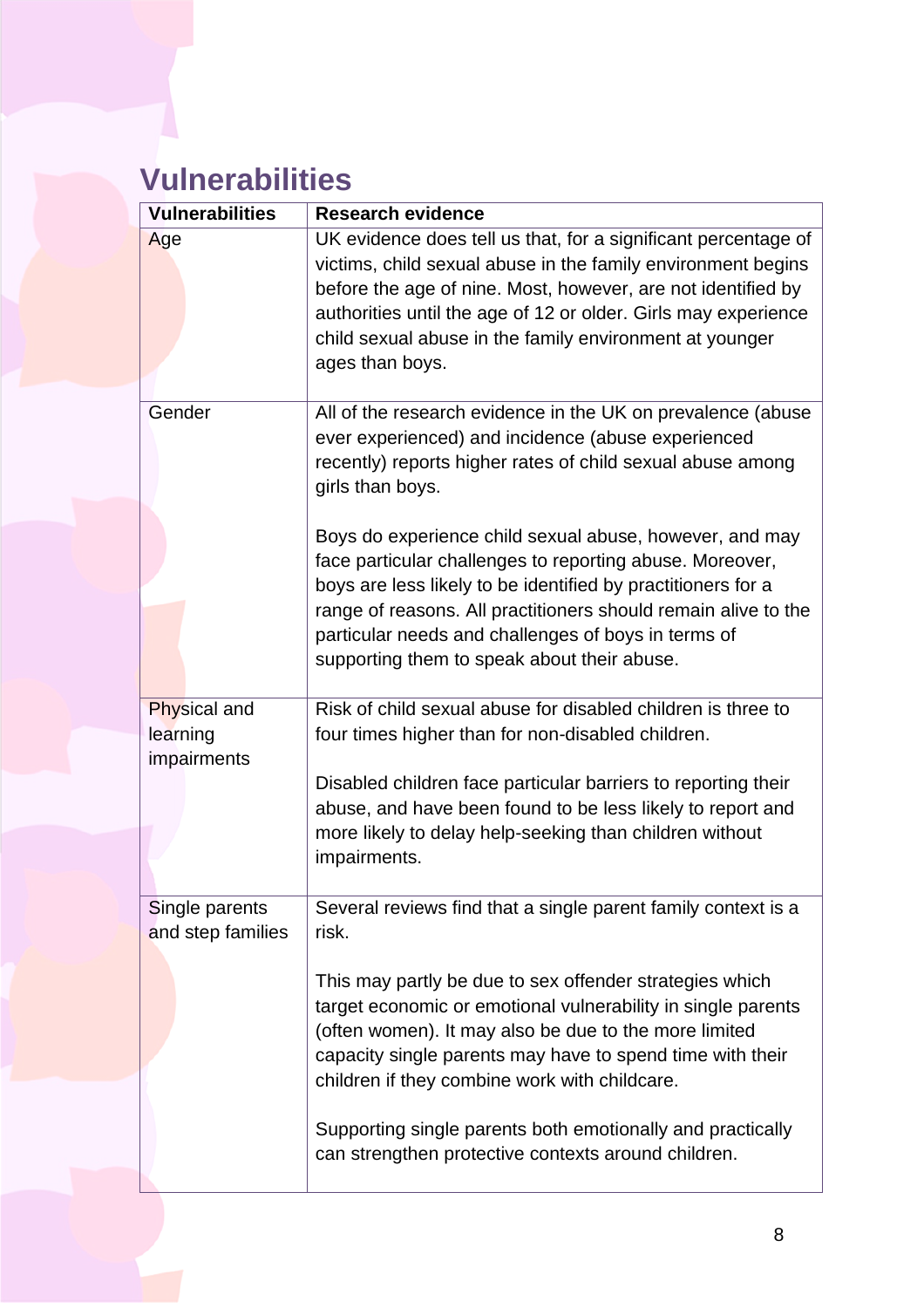|                       | Risk of child sexual abuse to children may be higher with       |
|-----------------------|-----------------------------------------------------------------|
|                       | stepfathers or parents' partners than biological fathers.       |
|                       |                                                                 |
|                       | Potential explanations suggest that where there is less         |
|                       | commitment to the parenting role, the risk of abuse may be      |
|                       | higher. This by no means suggests that step-parents             |
|                       | generally pose a danger to children, but does suggest           |
|                       | attention to family contexts and relationships as a source of   |
|                       | risk or protection.                                             |
|                       |                                                                 |
| A parent,             | A parent who has experienced child sexual abuse in              |
| particularly a        | childhood and who has unresolved mental health and              |
| mother, also          | wellbeing issues related to past trauma may have reduced        |
| reporting             | parenting capacity as a result. This may impact on their        |
| experiences of        | relationship with their child and/or their ability to recognise |
| <b>Child Sexual</b>   |                                                                 |
| Abuse                 | possible abuse.                                                 |
|                       |                                                                 |
|                       | Supporting a parent who has experienced child sexual            |
|                       | abuse in childhood to access appropriate therapeutic            |
|                       | support may be one way of increasing protective context for     |
|                       | children.                                                       |
| Unavailability of     | A mother's unavailability may leave children isolated and/or    |
| mother due to         | on their own, inadvertently providing potential offenders with  |
| employment            | greater access.                                                 |
| outside the home,     |                                                                 |
| disability or illness | Supporting mothers and wider family networks to strengthen      |
|                       | supervisory and emotional support may help to increase the      |
|                       | protective environment around the child.                        |
|                       |                                                                 |
| Parental neglect      | Children who are neglected may be more accessible to            |
|                       | potential offenders as a result of supervisory neglect.         |
|                       |                                                                 |
|                       | Neglected children may seek out love and affection              |
|                       | elsewhere and therefore be more vulnerable to the attention     |
|                       | of others.                                                      |
|                       |                                                                 |
|                       | Supporting parents to increase their capacity to parent may     |
|                       | improve the protective context around the child.                |
|                       |                                                                 |
| Quality of parent-    | A child or young person may spend more time away from           |
| child relationship    | their parent/home, meaning they become more accessible          |
| (particularly         |                                                                 |
|                       | to potential offenders outside the home.                        |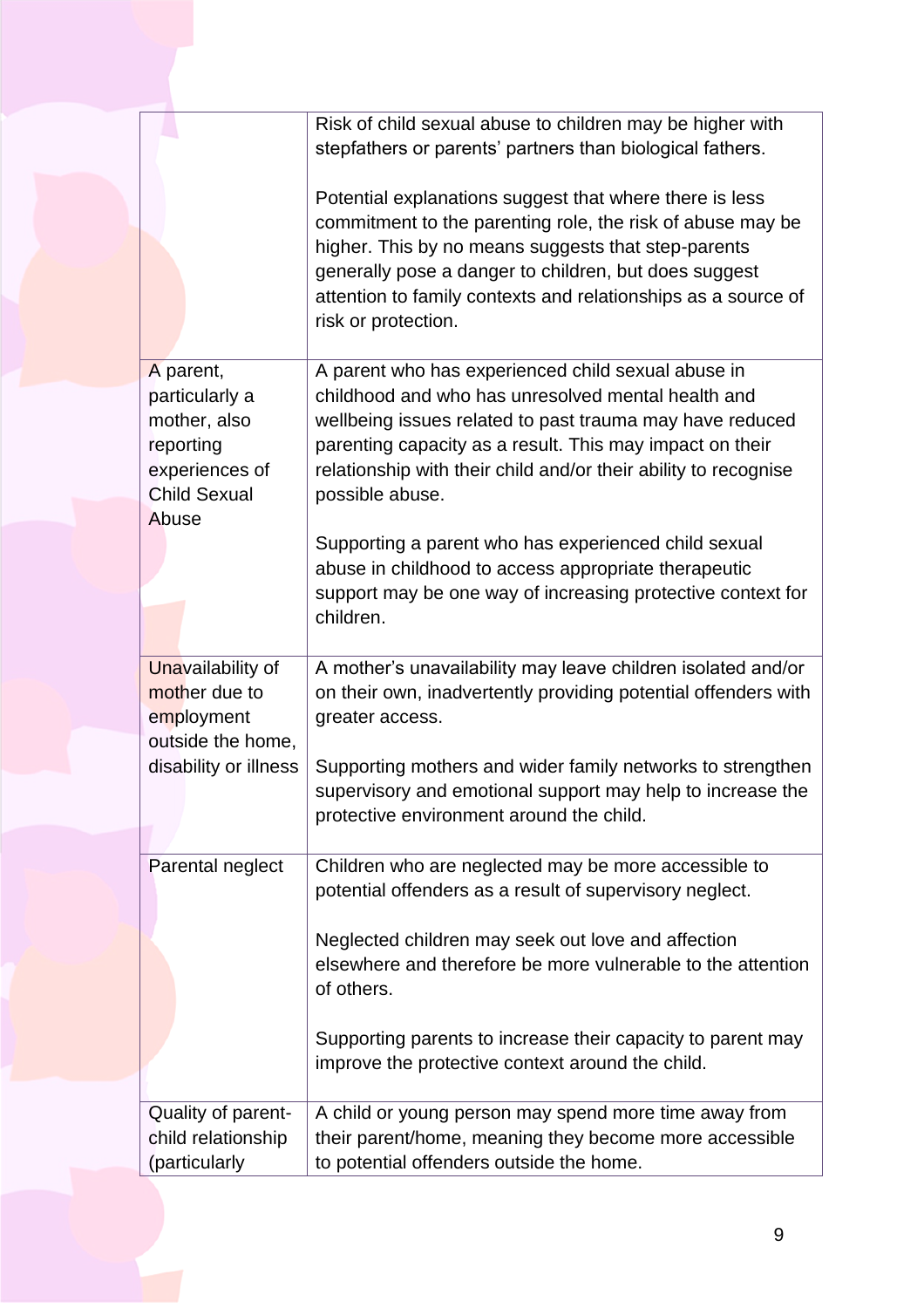| mother-daughter<br>relationship)                                                                                                                                                                                | The poor relationship may affect their mental wellbeing and<br>they may seek attention elsewhere.<br>The parent may be unable to adequately communicate with<br>their child and thereby protect them.<br>Working with families to enhance parent-child relationships<br>will support the development of a protective context around<br>the child.                                                                                                                                                                                                                                                                                                                                                                                                                                           |
|-----------------------------------------------------------------------------------------------------------------------------------------------------------------------------------------------------------------|---------------------------------------------------------------------------------------------------------------------------------------------------------------------------------------------------------------------------------------------------------------------------------------------------------------------------------------------------------------------------------------------------------------------------------------------------------------------------------------------------------------------------------------------------------------------------------------------------------------------------------------------------------------------------------------------------------------------------------------------------------------------------------------------|
| Low parenting<br>satisfaction and<br>parents of<br>sexually<br>victimised<br>children report<br>being less<br>satisfied with<br>parenting than<br>parents of<br>children who were<br>not sexually<br>victimised | Low satisfaction with parenting may manifest in a reduced<br>capacity to respond sensitively to a child, thus disrupting or<br>diminishing the attachment a child makes to a parent/carer.<br>Where this is the case, children may feel more isolated,<br>increasing vulnerability to offenders. A poor relationship may<br>impact on their self-esteem, increasing their vulnerability to<br>grooming strategies.<br>Supporting parents to increase their parenting<br>capacities/abilities may help to increase the protective<br>context around the child.                                                                                                                                                                                                                               |
| Family poverty                                                                                                                                                                                                  | Internationally, research documents a strong association<br>between families' socio-economic status and the chances<br>that their children will experience child abuse and neglect.<br>The greater the economic hardship, the greater the<br>likelihood and severity of abuse.<br>Poverty is neither a necessary nor sufficient factor. Many<br>children who are not from families in poverty will experience<br>abuse and most children living in poverty will not.<br>Direct and indirect effects of material hardship can interact<br>with other factors to increase or reduce the chances of<br>abuse. These interactions are complex and often circular.<br>For example, poverty increases the risk of mental ill-health<br>and mental ill-health increases the likelihood of poverty. |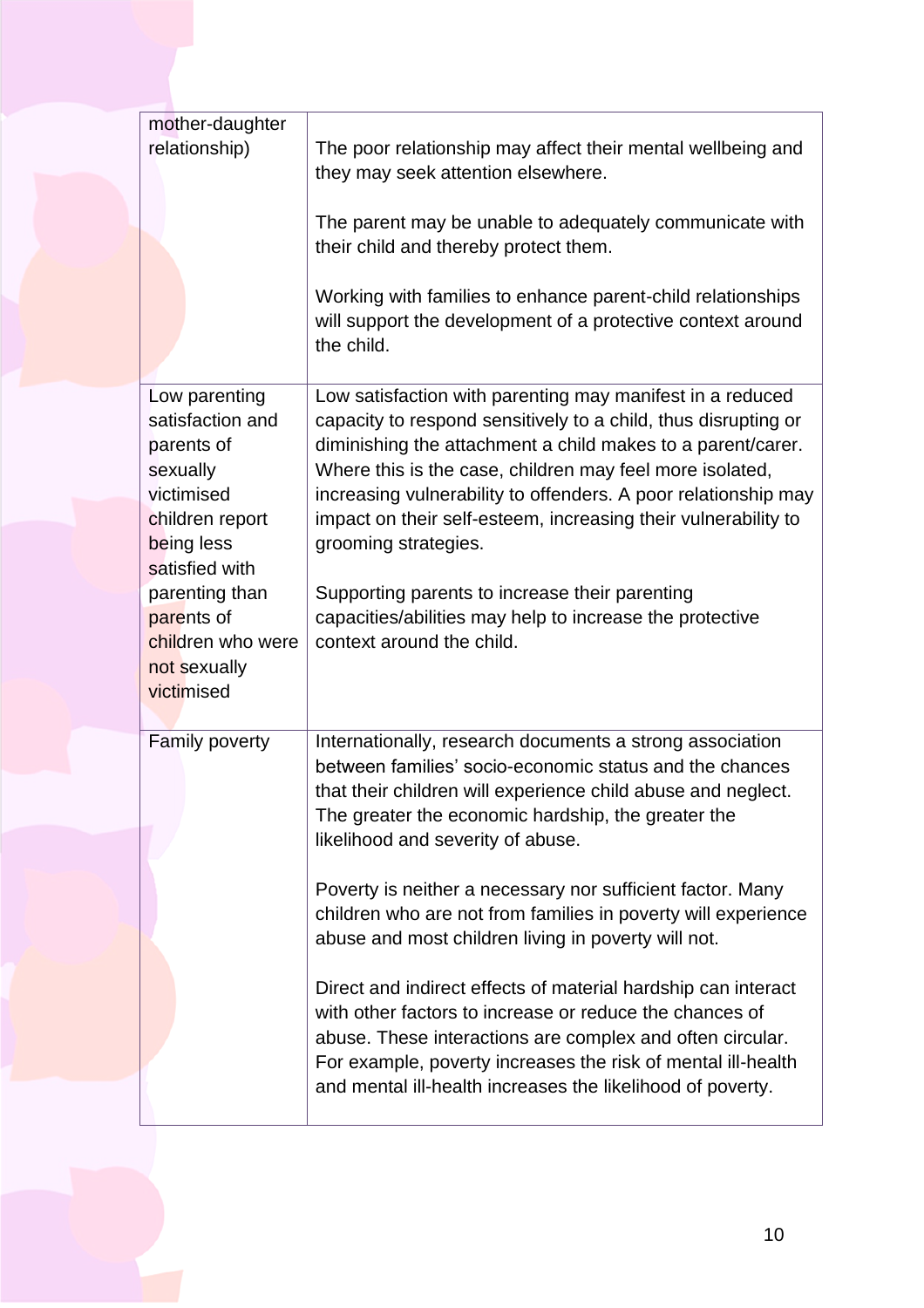|                                                                  | Evidence suggests that individual practitioners and child<br>protection systems currently pay insufficient direct attention<br>to the role of poverty in child abuse.                                                                                                                                                                                                                                                                             |
|------------------------------------------------------------------|---------------------------------------------------------------------------------------------------------------------------------------------------------------------------------------------------------------------------------------------------------------------------------------------------------------------------------------------------------------------------------------------------------------------------------------------------|
| Dangerous/violent<br>communities                                 | Dangerous and violent communities have been linked to<br>child sexual victimisation. It may be that this context is<br>associated with family poverty and that poverty is the more<br>important risk factor (i.e. that living in dangerous<br>communities is a by-product of family poverty). Support to<br>children and families that targets their practical and<br>economic needs may help to increase the protective context<br>of the child. |
| Low self-esteem<br>and/or low self-<br>confidence in<br>children | Sex offenders may seek out children with low self-esteem or<br>self-confidence because they believe these children are less<br>likely to tell. Where children do not have their emotional<br>needs met they may be more responsive to grooming<br>strategies by would-be abusers.                                                                                                                                                                 |
| Children who are<br>overly trusting of<br>others                 | Sex offenders report that they seek out children who are<br>overly trusting in order to groom and manipulate them more<br>easily.                                                                                                                                                                                                                                                                                                                 |
| <b>Families with</b><br>'observable'<br>problems                 | While 'families with problems' are not often well defined in<br>these studies, research shows would-be offenders targeting<br>families where there has been some breakdown; and<br>targeting single mothers who may be economically stressed<br>and isolated                                                                                                                                                                                      |

## <span id="page-10-0"></span>**Indicators and signs Defining 'indicators'**

Indicators of child sexual abuse suggest a child is experiencing (or has experienced) actual child sexual abuse.

However, like vulnerabilities factors:

- not all indicators of child sexual abuse are distinctive to child sexual abuse alone and may signal other problems
- a child displaying these signs has not necessarily been sexually abused
- most cases of child abuse are not identified based on a single indicator but rather on clusters of indicators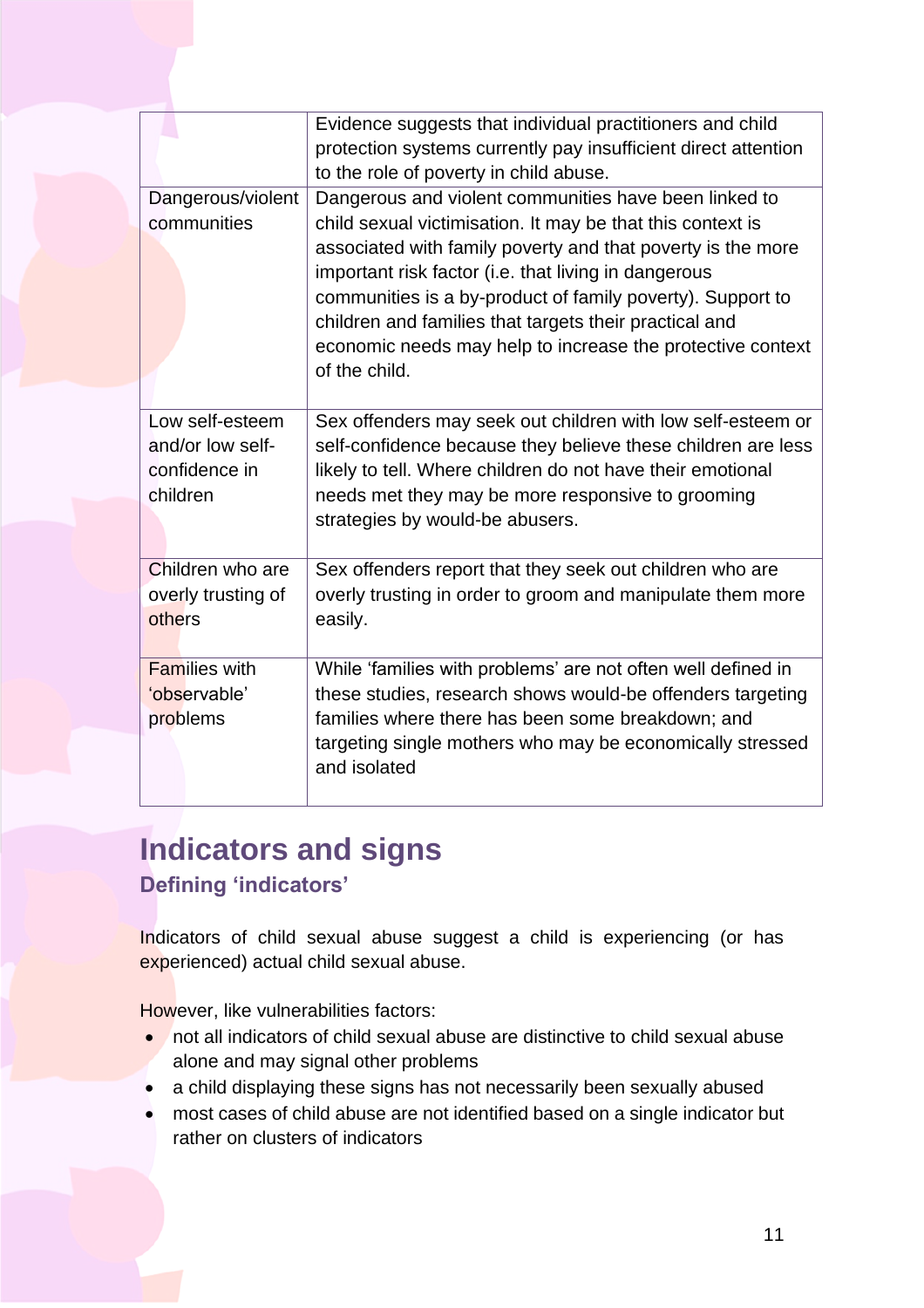The absence of indicators does not exclude the possibility that abuse is occurring.

#### **Physical Indicators**

- Genital pain/soreness
- Genital/rectal bleeding or discharge
- Enuresis (wetting the bed at night)
- Particular types of sexually transmitted infections may be indicators of sexual abuse (for example, Hepatitis B, anogenital warts; gonorrhoea, chlamydia, syphilis, genital herpes, hepatitis C, HIV or trichomonas infection)
- Pregnancy, especially when the identity of the father is concealed; the child is 13 and under; and if there is concern that a child has been sexually exploited.

Physical indicators may be a sign of other medical conditions and not necessarily child sexual abuse. Alternative explanations should be pursued as well as consideration of child sexual abuse where the physical indicators may have no alternative medical explanation, or they are outside of 'normal' developmental stages.

The evidence base on physical signs of child sexual abuse is limited, partly because of the problems involved in conducting research in this area. Observable signs are relatively uncommon; this might be explained by the timing of examinations in relation to the abuse (NICE, 2009). Where physical signs might be present, they are unlikely to be easily observable by social workers or other support practitioners.

Signs of discomfort, however, may suggest there are possible medical problems to be assessed. Discomfort may cause the child to limp, perform poorly at sport, drop out of strenuous play activities or even have difficulty sitting still. Information from other partner agencies such as health, including sexual health, will be beneficial in building a picture.

The views of both children and parents would be important in determining whether there are any particular unexplained injuries or discomfort.

## **Demeanours and behavioural indicators**

The indicators listed below are identified in the literature as being potential impacts of child sexual abuse. Other demeanours and behaviours not listed here may also indicate child sexual abuse. Demeanours and behaviours may not be related to child sexual abuse at all. These must be considered in relation to other information to hand.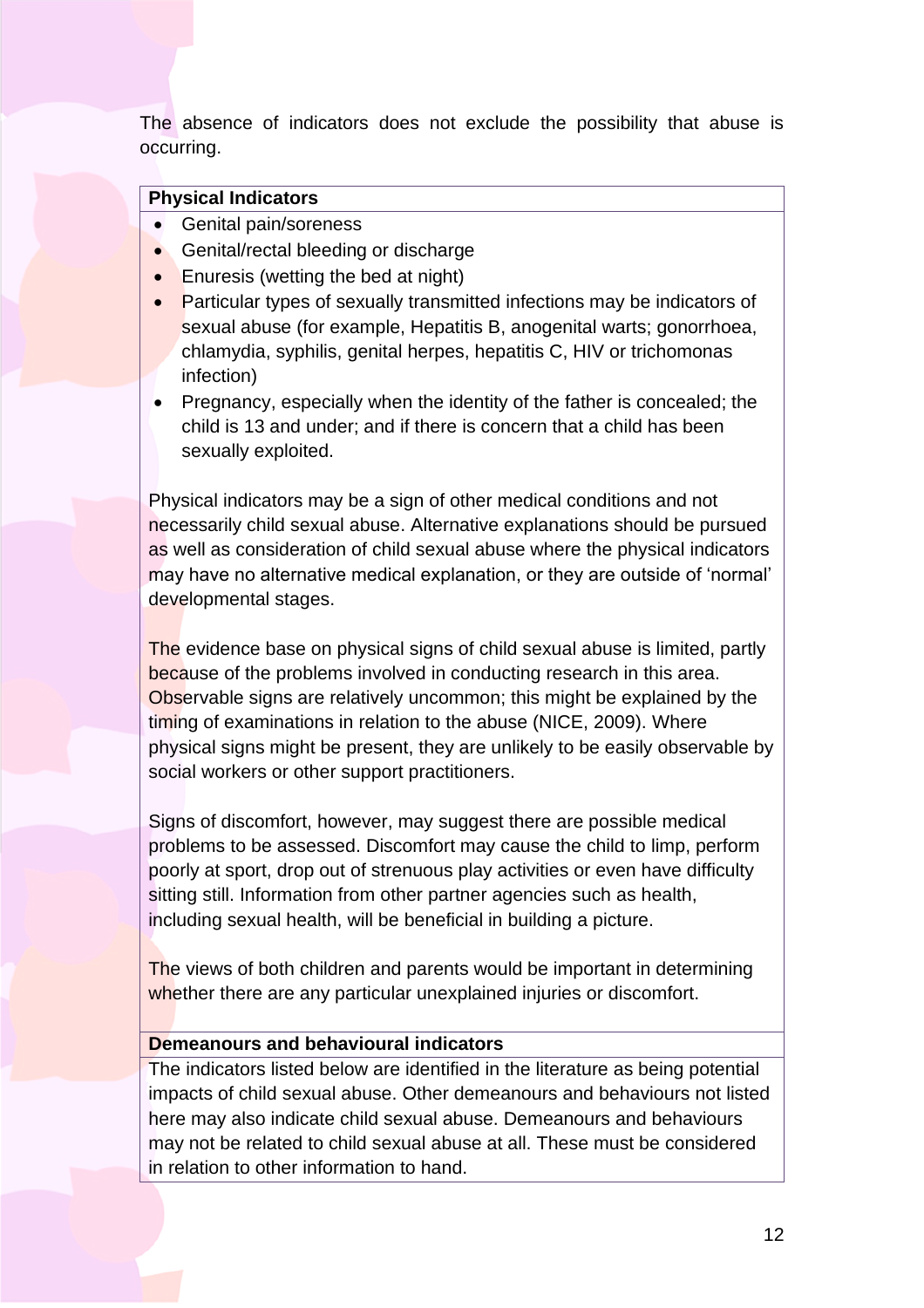- Indirect or non-verbal help-seeking. It may not immediately be recognised that a child is trying to tell someone what has happened. A child may say something like "I don't like going to grandad's house" or "I know a girl who…"
- Fearfulness, where there are no other evident explanations
- Becoming withdrawn/withdrawing communication, particularly where this is a significant change from prior personality/behaviour
- Low self-esteem
- **Internalising behaviours (this includes a number of internal stresses** such as anxiety and depression)
- Externalising behaviours (these represent interpersonal conflict such as aggression, oppositional behaviour and other 'anti-social' behaviours)
- Nightmares
- Extreme distress
- Sudden and unexplained behavioural or emotional change
- Sleep problems, in the absence of alternative explanations
- Concentration problems
- Sexual curiosity and knowledge (outside of developmentally appropriate standards). This might include persistent and inappropriate sexual play with peers, toys, animals or themselves; sexual themes in a child's artwork, stories or play
- **Repeated and coercive sexualised behaviours, particularly in boys**
- Dissociation in the absence of a known traumatic event unrelated to abuse; dissociation is a transient state in which the child becomes detached from current, conscious interaction and this detachment is not under voluntary control. A child may appear disconnected or focused on fantasy worlds
- Non-suicidal self-injury (self-harm which includes cutting, scratching, picking, biting, tearing skin, pulling out hair or eyelashes and taking prescribed medications at higher than therapeutic doses)
- Suicidal ideation/attempts
- Hypervigilance, which involves being in a constant state of arousal. A child may appear tense, 'on edge' and may demonstrate hostility, especially if they feel threatened
- School adaptation may be suffering (for example, arriving late at school or leaving early; non-participation in school activities or performance is falling)
- Poor or deteriorating relationships with peers
- Substance abuse
- Experiencing child sexual exploitation; the evidence suggests that prior child sexual abuse may be a risk factor for child sexual abuse. If a child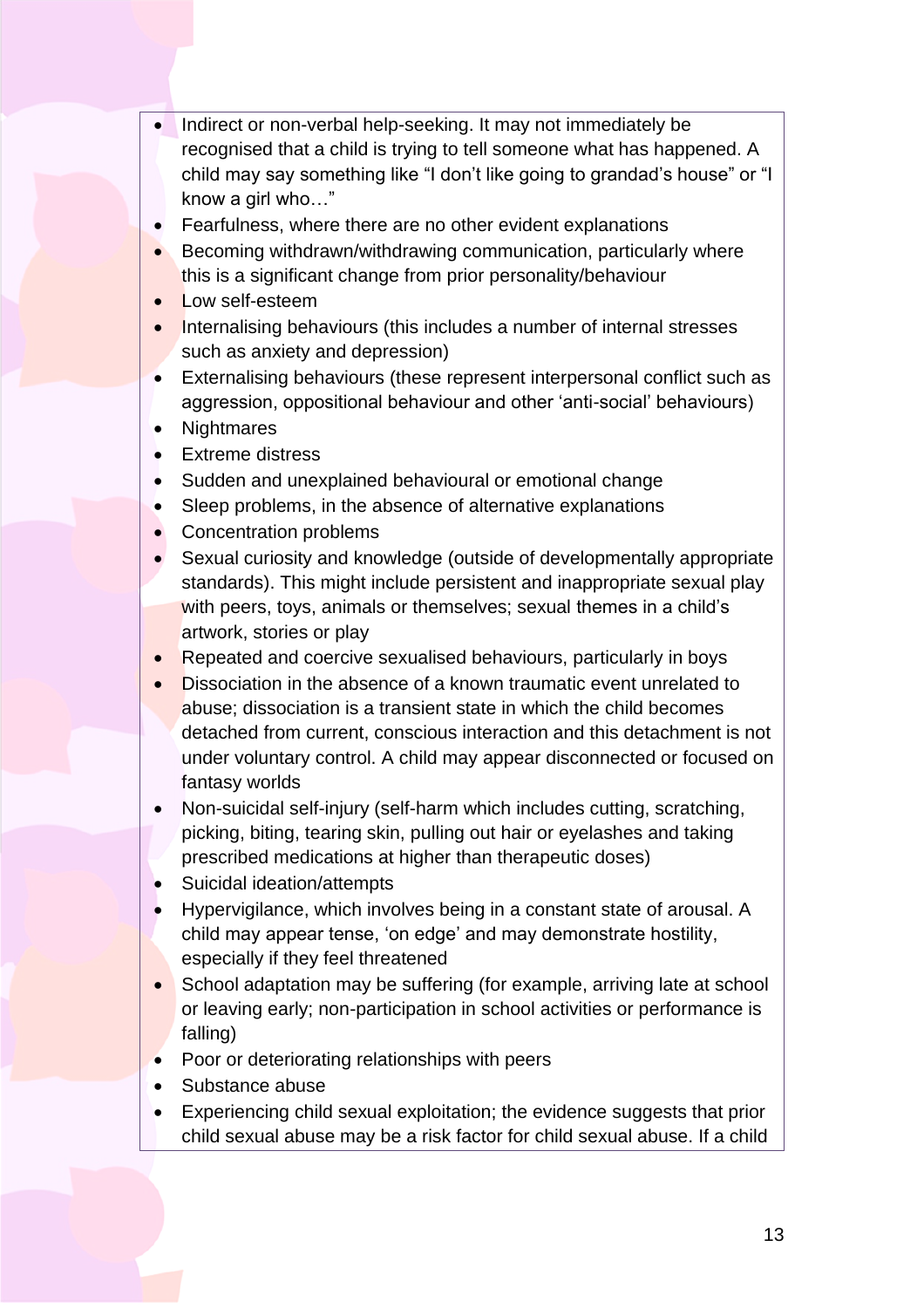you are working with has experienced child sexual exploitation, you may wish to consider prior childhood experiences

[The Brook Sexual Behaviours Traffic Light Tool](https://www.brook.org.uk/training/wider-professional-training/sexual-behaviours-traffic-light-tool/) can help you to make decisions about certain behaviours and whether they are concerning. The tool differentiates between behaviours that may be seen as normal in very young children but in older children may be more concerning, and vice versa. The tool can be used to supplement an assessment or review process across the child safeguarding pathway including early help, child in need and child protection.

## <span id="page-13-0"></span>**Protective Factors**

A protective factor is a characteristic associated with a lower likelihood of experiencing child sexual abuse in the family environment or which reduces the level of risk a particular risk factor presents on child sexual abuse in the family environment. The existence of a protective factor does not rule out that abuse has taken place.

Protective factors can be targeted and strengthened in direct work with children and families.

## **Child protective factors**

- Good health, history of adequate development
- Above-average intelligence
- Hobbies and interests
- Good peer relationships
- Positive school experiences: academic, sporting or friendship-related
- Good and mutually trusting relationships with teachers
- Development of skills, opportunities for development and mastery of tasks
- Positive disposition
- Active coping style
- Positive self-esteem
- Good social skills
- Internal locus of control (a belief that one can control their own life)
- Balance between help-seeking and autonomy

## **Parental/family protective factors**

- Secure attachment; positive and warm parent-child relationship
- Supportive family environment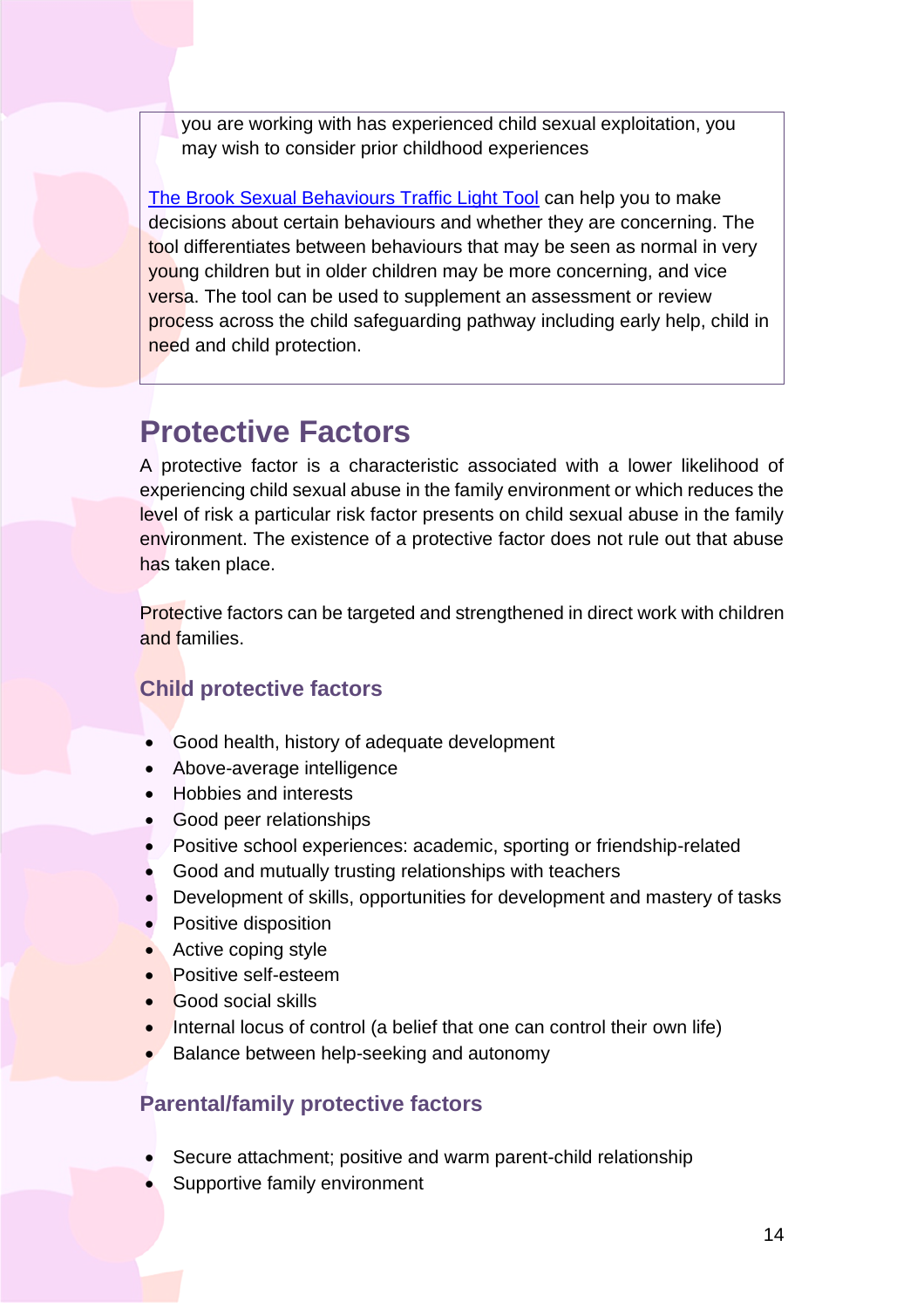- Household rules/structure; parental monitoring of child
- Extended family support and involvement, including caregiving help
- Stable relationship with parents
- Parents have good coping skills
- Family expectations of pro-social behaviour
- Higher levels of parental education

## **Social/environmental protective factors**

- Adequate parental income
- Social support for mothers; particularly around birth to ease perinatal stress
- General social support through links with other parents, local community networks and faith groups
- Access to healthcare and social services
- Consistent parental employment
- Adequate housing
- Good schools

## <span id="page-14-0"></span>**Local policies and procedures**

For more information on local policies and procedures in relation to helping and protecting children see:

- One Family Approach [Helping Children and Families in North Lincolnshire](https://www.northlincscmars.co.uk/policies-procedures-and-guidance/)  **[Document](https://www.northlincscmars.co.uk/policies-procedures-and-guidance/)**
- Children's MARS Policy and Procedures [for Assessing Need and Providing](https://www.northlincscmars.co.uk/policies-procedures-and-guidance/)  **[Help](https://www.northlincscmars.co.uk/policies-procedures-and-guidance/)**
- Pre-trial protocol which is available via The Haven, Barnardo's following a referral having been made to them

## <span id="page-14-1"></span>**Resources and practical tools**

## **Responding when a child speaks out about being abused**

Children are clear about what they need from an effective safeguarding system. These needs from children should guide the behaviour of practitioners.

Children have said that they need

• vigilance: to have adults notice when things are troubling them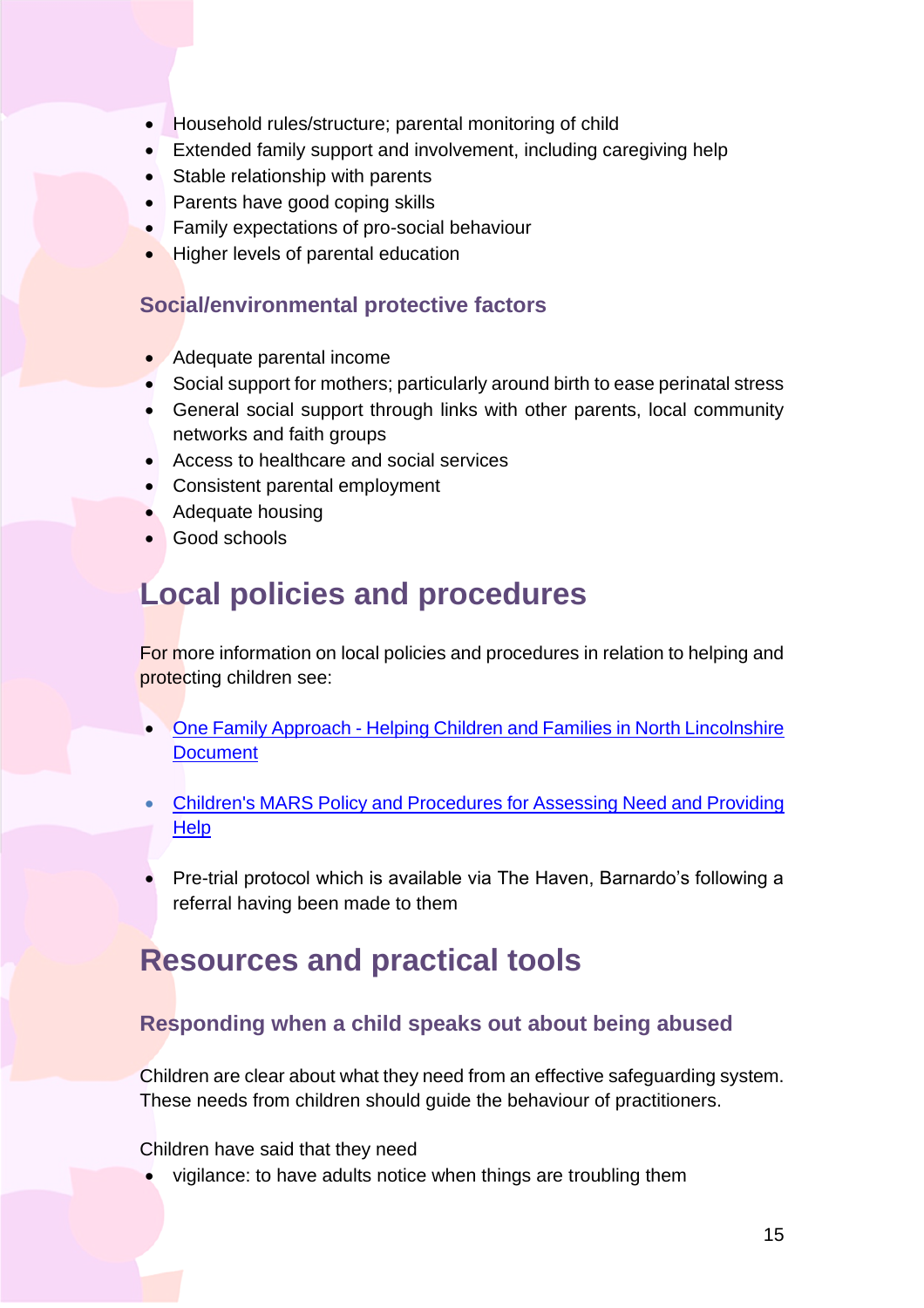- understanding and action: to understand what is happening; to be heard and understood; and to have that understanding acted upon
- stability: to be able to develop an ongoing stable relationship of trust with those helping them
- respect: to be treated with the expectation that they are competent rather than not
- information and engagement: to be informed about and involved in procedures, decisions, concerns and plans
- explanation: to be informed of the outcome of assessments and decisions and reasons when their views have not met with a positive response
- support: to be provided with support in their own right as well as a member of their family
- advocacy: to be provided with advocacy to assist them in putting forward their views
- protection: to be protected against all forms of abuse and discrimination and the right to special protection and help if a refugee

Anyone working with children should see and speak to the child; listen to what they say; take their views seriously; and work with them and their families collaboratively when deciding how to support their needs. Working Together to [Safeguard Children \(page 10, 2018\)](https://www.gov.uk/government/publications/working-together-to-safeguard-children--2)

A timely and child centred response is central to a child's ongoing safety and recovery and to the child and family receiving the help and protection that they need.

## *Listen*

- Give the child your full attention in a suitable space free of distractions
- Be calm, patient and reassuring allow them to be heard
- Let the child take their time, go at their own pace and use their own words
- Do not ask questions that may imply the child is at fault (for example, why didn't you say something sooner?")
- Do not ask leading questions (questions which imply or contain their own answer). This could be prejudicial and contaminate criminal evidence

## *Reassure*

- Tell the child they did a good/right thing in telling you what has been happening
- Tell them that you are treating the information seriously
- Reassure them that they are not at fault

## *Respect*

• Do not make promises you cannot keep - manage their expectations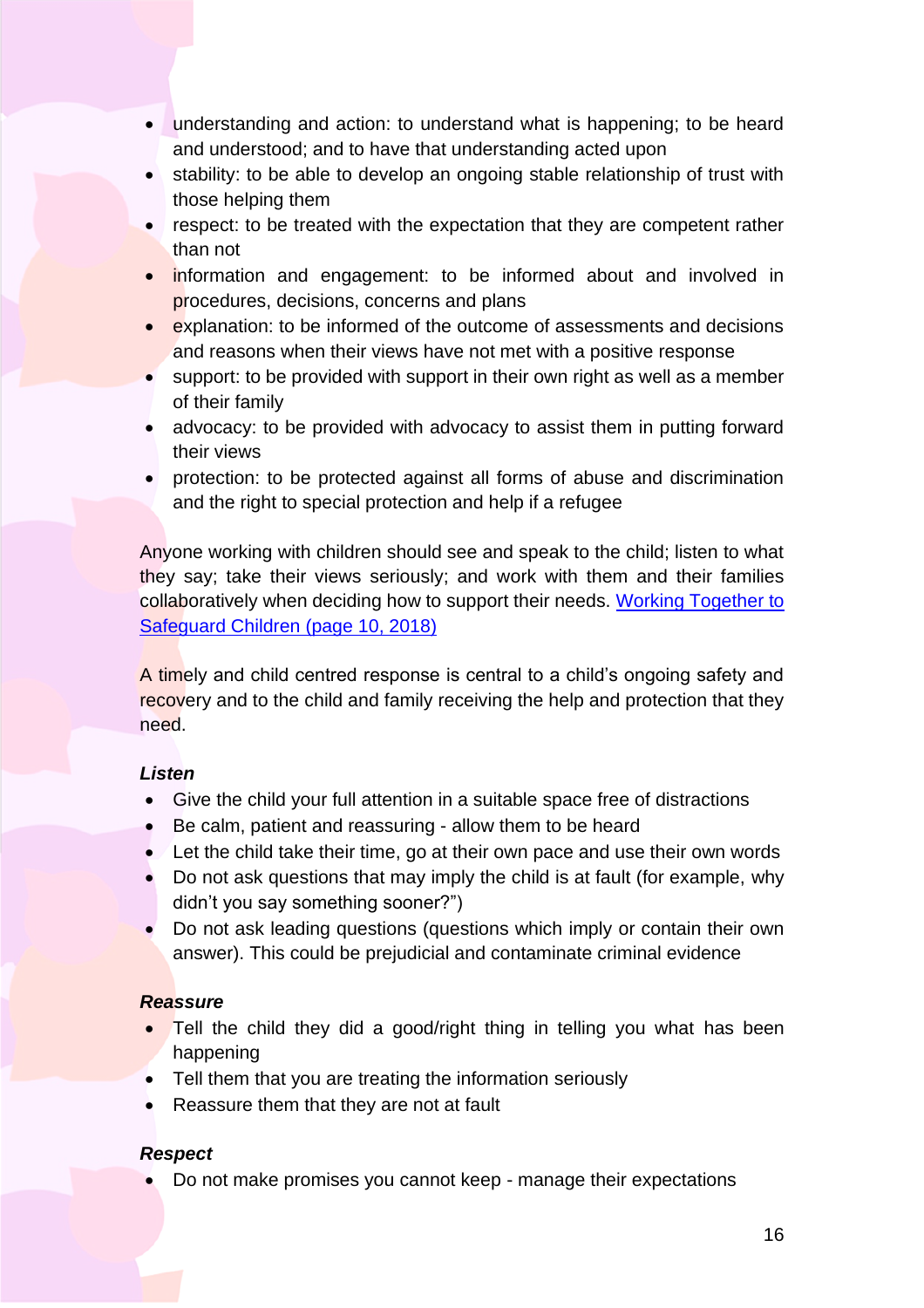- Acknowledge their courage, how frightened that may feel and strength in telling
- Tell them what you plan to do next
- Explain that in order for them to be safe you will need to report their experience to someone else and explain who this is and why
- Do not confront the alleged perpetrator

Document the conversation as soon as possible using the child's exact words and report according to your organisation's guidance immediately. Ensure that you follow the local policies and procedures as outlined in the section above.

## **Child sexual abuse in the family environment - vulnerability template**

This template can be used to supplement an assessment or review process across the child safeguarding pathway including early help, child in need and child protection.

| Child's Name/ID              |                 |
|------------------------------|-----------------|
| <b>Domains</b>               | <b>Evidence</b> |
| <b>Vulnerability factors</b> |                 |
| as listed above              |                 |
|                              |                 |
| Indicators and signs         |                 |
| as listed above              |                 |
|                              |                 |
| Protective factors as        |                 |
| listed above                 |                 |
|                              |                 |
| Analysis - this should       |                 |
| take into account            |                 |
| vulnerabilities,             |                 |
| indicators and signs         |                 |
| and protective factors       |                 |
|                              |                 |
| <b>Recommendations -</b>     |                 |
| possible interventions       |                 |
| to minimise                  |                 |
| vulnerabilities and          |                 |
| strengthen protection        |                 |
|                              |                 |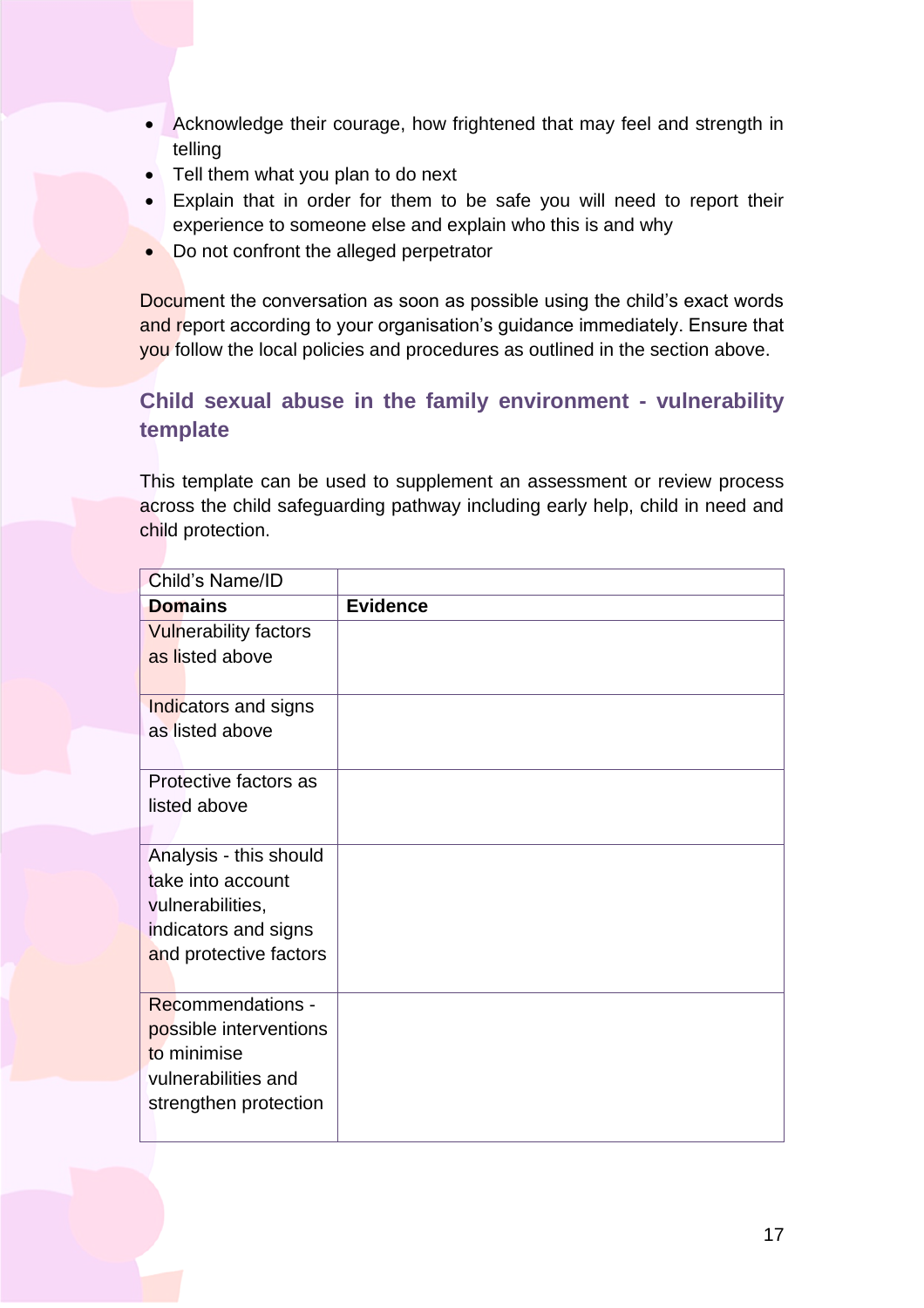## **Centre of Expertise in Child Sexual Abuse: Practice Resources**

#### **Signs and indictors template**

Although children find it very difficult to speak about the harm they are experiencing they may show other emotional, behavioural and physical signs of their abuse. It is vital that professionals have the knowledge, skills and confidence to recognise when children might be showing them that something is wrong, as well as the potential indicators of sexually abusive behaviour in those who may be abusing them. In addition, there are some factors within the family or environment which can increase opportunities for abuse to occur, understanding what these are will enable professionals to reduce risks and build strengths when we are concerned.

The CSA Centre's [Signs and Indicators Template](https://www.csacentre.org.uk/knowledge-in-practice/practice-improvement/signs-indicators-template/) helps professionals to gather the wider signs and indicators of sexual abuse and build a picture of their concerns. Professionals are able to note what they have observed directly into the template, using practical evidence-based guidance. The template is designed to provide a common language amongst professionals to discuss, record and share concerns that a child is being, or has been sexually abused

### **Communicating with children: A guide for those working with children who have or may have been sexually abused**

Research and practice show that it can take years for a child to get to the point where they feel able to tell someone about their experiences. It's vital that anyone who works with children knows how to recognise what is happening and understands how to help the child to have that conversation. This guide brings together research, professional guidance and expert input from professionals and victims/survivors of abuse to guide conversations and safeguarding of children.

CSA Centre: [Communicating with children guide](https://www.csacentre.org.uk/knowledge-in-practice/practice-improvement/communicating-with-children-guide/)

## **Supporting parents and carers: Guide for professionals working with families affected by sexual abuse**

For parents and carers, discovering that their child may have been sexually abused is one of the most devastating events they can experience. This guide helps professionals provide a confident, supportive response when concerns about the sexual abuse of a parent or carer's child have been raised or identified.

CSA Centre: [Supporting parents and carers guide](https://www.csacentre.org.uk/knowledge-in-practice/practice-improvement/supporting-parents-and-carers-guide/)

Further information and guidance is available on the [CSA Centre website.](https://www.csacentre.org.uk/knowledge-in-practice/practice-improvement/signs-indicators-template/)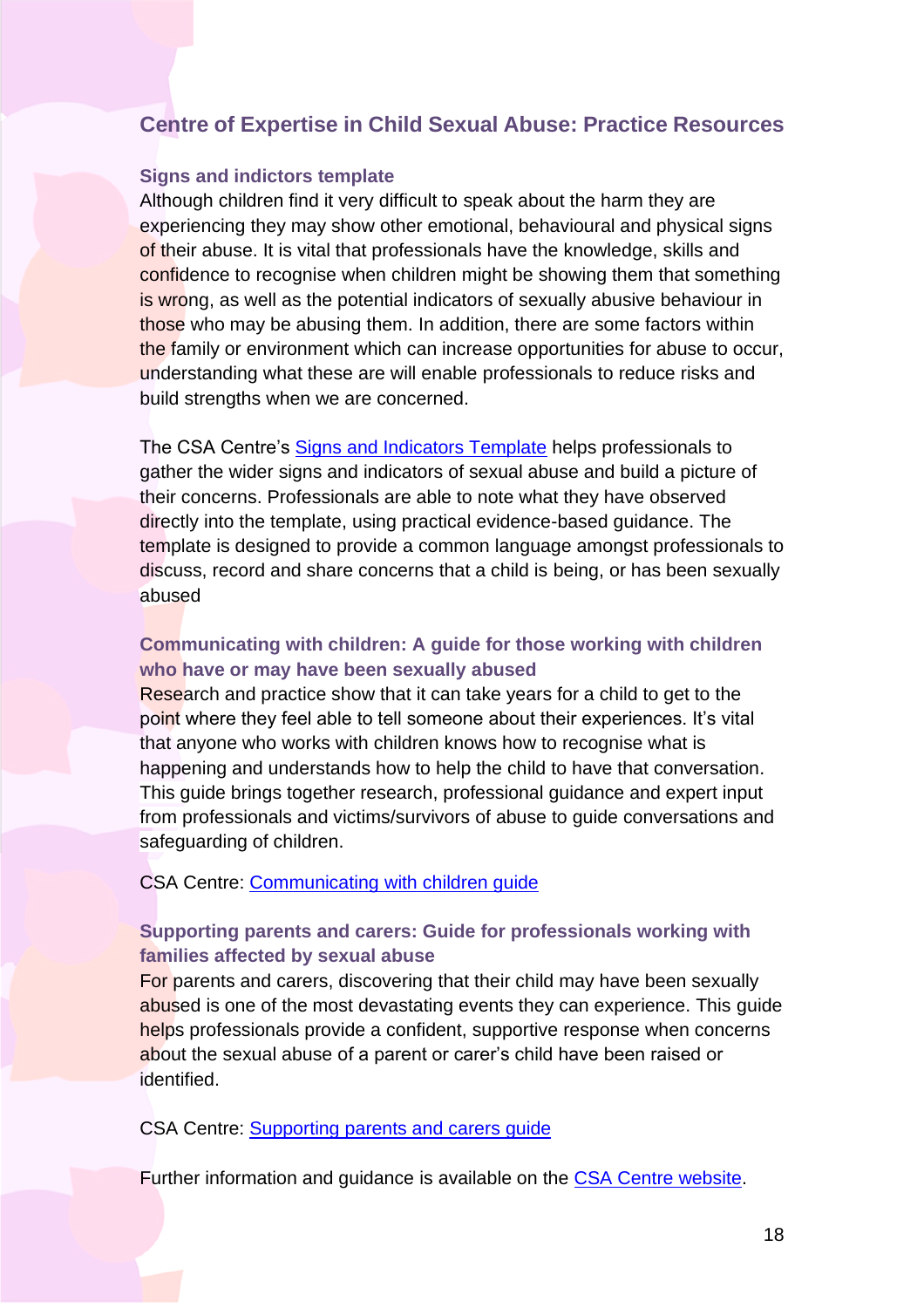## **NSPCC Talk PANTS campaign**

The NSPCC has a range of resources for children, parents, teachers and professionals working with children to talk to children about the underwear rule and how to talk to people if they have concerns about child sexual abuse. The resources are tailored to the differing age ranges of children to help them to understand and include posters, video clips, downloadable booklets and colouring pages.

For more information, visit the [NSPCC website.](https://www.nspcc.org.uk/keeping-children-safe/support-for-parents/pants-underwear-rule/)

## **Brook sexual behaviours traffic light tool**

The Brook Sexual Behaviours Traffic Light Tool supports professionals working with children and young people by helping them to identify and respond appropriately to sexual behaviours.

The tool uses a traffic light system to categorise the sexual behaviours of young people and is designed to help professionals:

- Make decisions about safeguarding children and young people
- Assess and respond appropriately to sexual behaviour in children and young people
- Understand healthy sexual development and distinguish it from harmful behaviour

By categorising sexual behaviours as green, amber or red, professionals across different agencies can work to the same standardised criteria when making decisions and can protect children and young people with a unified approach.

For more information and training, visit the **Brook website**.

## **NSPCC harmful sexual behaviours framework and audit tool (Hackett continuum)**

This framework provides an evidence-informed tool for developing coordinated, multi-agency local responses to children and young people's harmful sexual behaviour.

Included within the framework is the Hackett Continuum which helps professionals identify the range of sexual behaviours presented by children and young people, from those that are normal, to those that are inappropriate.

[Harmful sexual behaviour framework | NSPCC Learning](https://learning.nspcc.org.uk/research-resources/2019/harmful-sexual-behaviour-framework)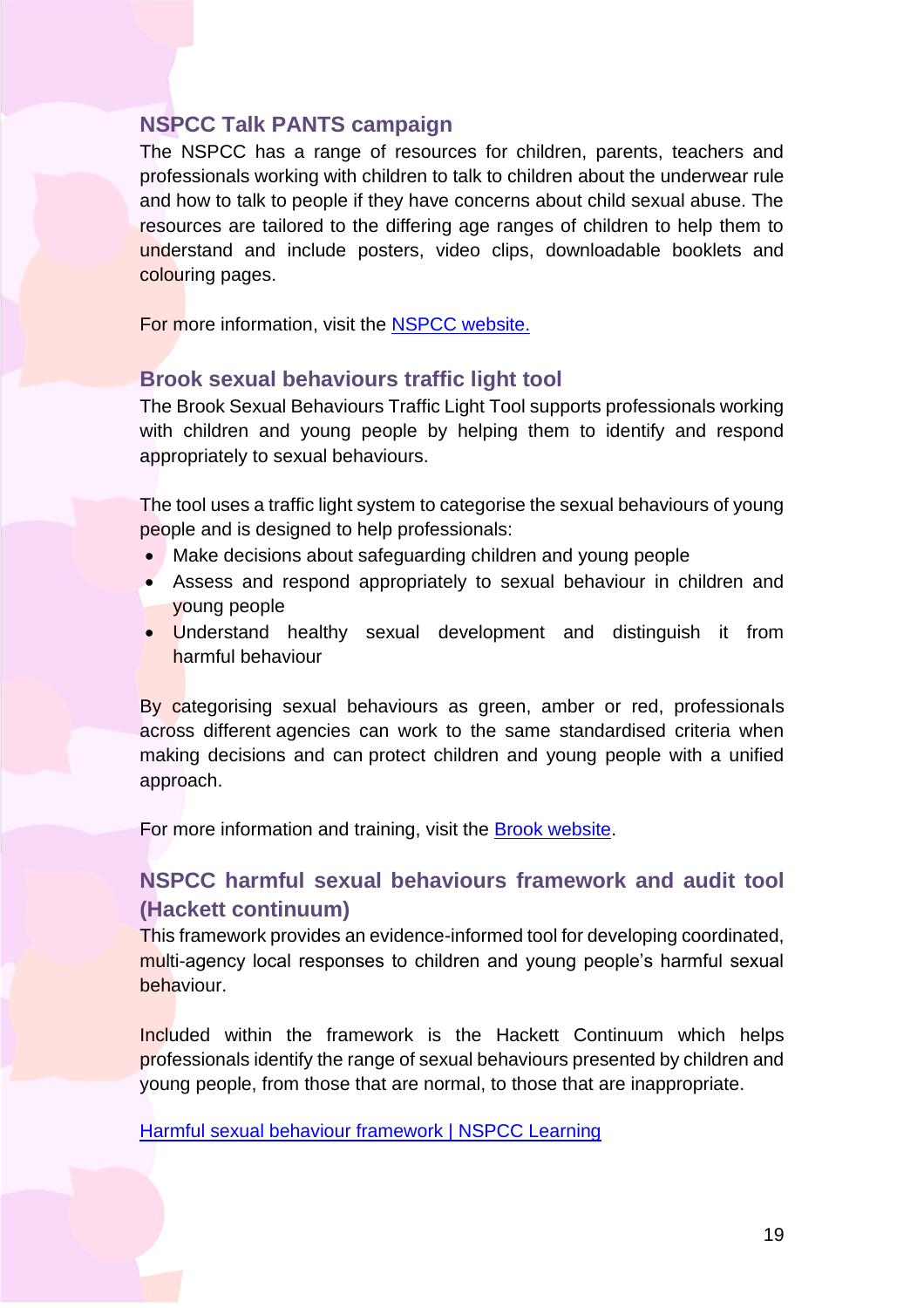## **Grooming**

Grooming is when someone builds an emotional connection with a child to gain their trust for the purposes of sexual abuse or exploitation.

Children and young people can be groomed online or in the real world, by a stranger or by someone they know.

Groomers may be male or female. They could be any age.

Many children and young people don't understand that they have been groomed, or that what has happened is abuse.

Groomers will hide their true intentions and may spend a long time gaining a child's trust.

They may also try to gain the trust of the whole family so they can be alone with the child.

Groomers do this by:

- pretending to be someone they are not, for example saying they are the same age online
- offering advice or understanding
- **buying gifts**
- giving the child attention
- using their professional position or reputation
- taking them on trips, outings or holidays.

For more information on what grooming is, signs and how to protect children, see the [NSPCC webpage on grooming.](https://www.nspcc.org.uk/what-is-child-abuse/types-of-abuse/grooming/)

## **Harmful sexual behaviour by children within the family environment**

Within North Lincolnshire there is a Harmful Sexual Behaviour (HSB) Panel underpinned by a range of HSB trained multi-agency practitioners. This panel facilitates assessment and intervention including for children who display sexually harmful behaviour within the family environment.

## **AIM2 assessment and Good Lives intervention model**

The HSB trained multi-agency practitioners use the Assessment Intervention Moving on (AIM2) assessment framework that is based on four domains: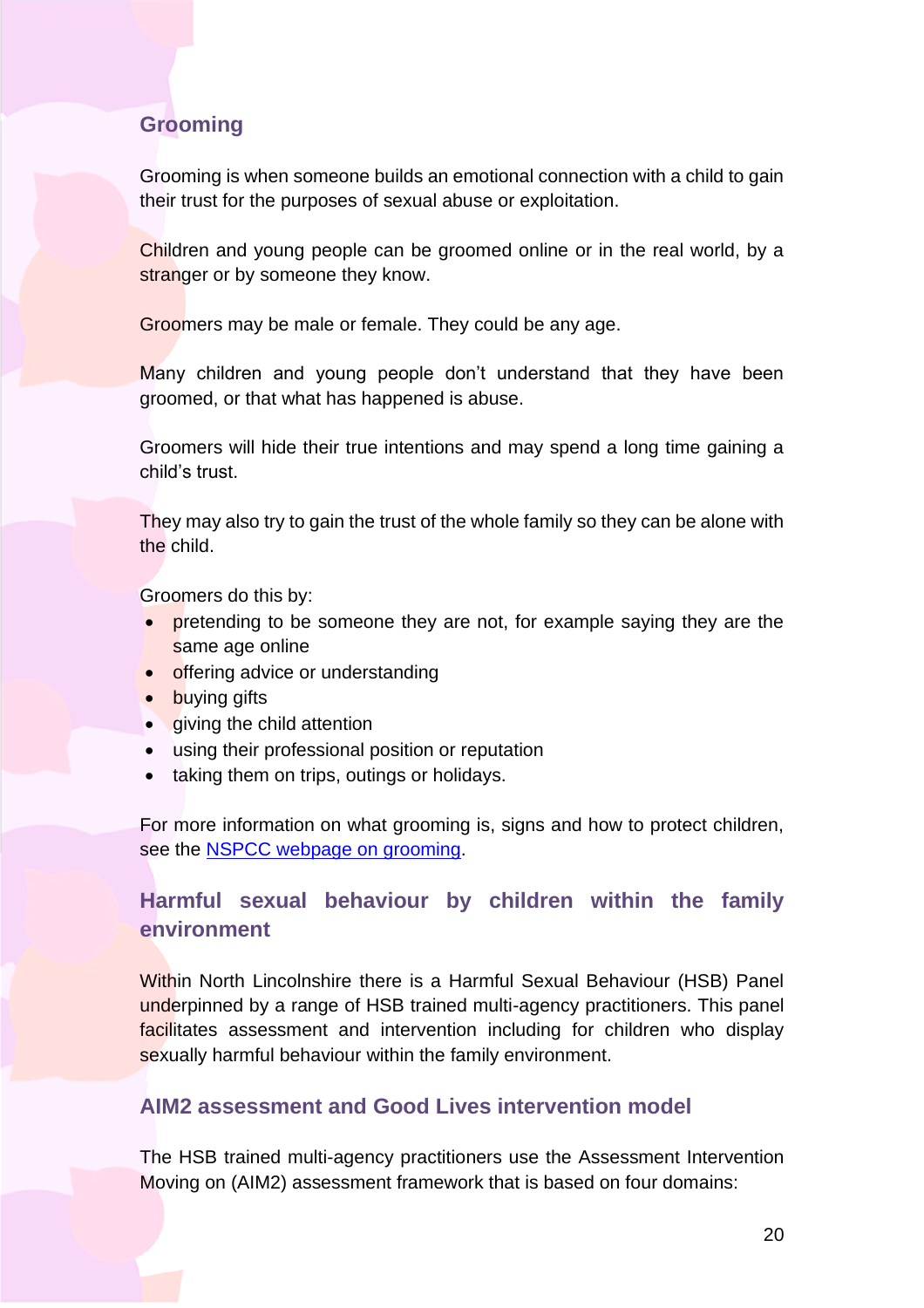- Harmful sexual and non-sexual behaviours
- Development
- Family
- **Environment**

The 'Good Lives' intervention model is used by trained practitioners. This is a holistic strengths-based approach to meeting children's needs and reducing the risk of further sexually harmful behaviour.

## <span id="page-20-0"></span>**Local support and services**

### *North Lincolnshire Children's Services*

If a child is at risk of significant harm, North Lincolnshire Children's Services should be contacted on the Single Point of Contact on 01724 296500 or out of office hours on 01724 296555.

### *North Lincolnshire Harmful Sexual Behaviour Panel*

Criteria for children's cases to be discussed at the panel are that they are open cases to Children's Services or the Youth Justice Partnership. Referrals can be made via discussion with named lead HSB practitioners within Children's Services or the Youth Justice Partnership.

Other agencies are required to contact the Single Point of Contact and make a referral if there are concerns that a child is at risk of significant harm and/or has caused significant harm to another child through harmful sexual behaviour.

#### *The Haven*

The Haven provides a range of therapeutic support and interventions to children who have experienced trauma as a result of all types of abuse and harm. One to one therapeutic interventions for children and young people and support sessions for parents are available. Professionals may contact the service through the [Barnardo's website.](https://www.barnardos.org.uk/what-we-do/services/haven)

#### *The Blue Door*

The Blue Door is a specialist service who provide support to anyone that has experienced domestic abuse and sexual violence in North and North East Lincolnshire and those who have experienced rape and serious sexual offences in Hull and the East Riding of Yorkshire through a variety of advocacy, outreach workers, groups and programmes. The Independent Sexual Violence Advisters (ISVA) services can be contacted through the helpline.

Office Telephone: 01724 841947 Helpline: 0800 197 47 87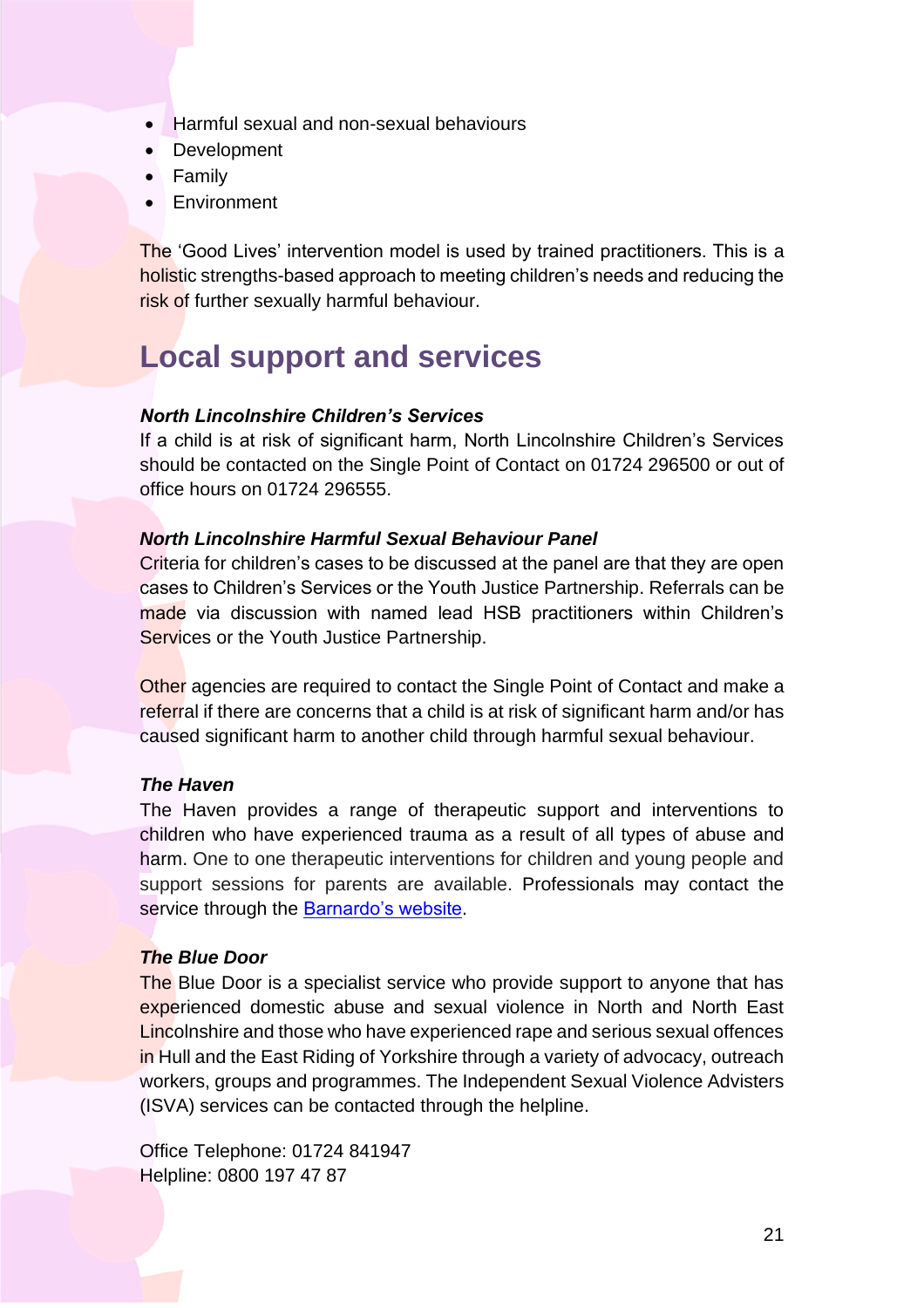Further information and referral forms are available from The Blue Door's [website](https://www.thebluedoor.org/how-do-i-make-a-referral/)

#### *Services and support for adults*

Supporting parents to address their own needs, increase their parenting capacity and enhance the parent-child relationship is likely to increase the protective context around children. Some of the services available to adults within North Lincolnshire include:

## *Improving Access to Psychological Therapies*

North Lincolnshire Improving access to psychological therapies (IAPT) Adult Mental Health Service. IAPT is an open access self-referral service and therefore can be accessed by anyone affected by domestic abuse, however intervention would only be provided for those experiencing mild to moderate mental health problems. The IAPT service refers severe cases to secondary mental health care services.

For calls of an urgent nature contact North Lincolnshire Adult Mental Health Service – Access Team including the crisis resolution service on 01724 382015

The North Lincolnshire Talking Shop, 19 Market Hill, Scunthorpe is available for walk in referrals and brief consultation/advice.

For telephone referrals to The Talking Shop and IAPT services call 01724 867297

## <span id="page-21-0"></span>**Further sources of support and information**

## *Centre of Expertise on Child Sexual Abuse*

The Centre of Expertise on Child Sexual Abuse (also known as the CSA Centre) has a range of resources, blogs and guidance on child sexual abuse.

#### [www.csacentre.org.uk](http://www.csacentre.org.uk/)

Key resources include:

- [The myth of 'absolute knowing': when is the evidence enough?](https://www.csacentre.org.uk/resources/blog/the-myth-of-absolute-knowing/) article
- Don't wait for them to [tell us: recognising and responding to signs of child](https://www.csacentre.org.uk/resources/blog/disclosures-csa/)  [sexual abuse](https://www.csacentre.org.uk/resources/blog/disclosures-csa/) article
- [Learning lessons on intra-familial child sexual abuse](https://www.csacentre.org.uk/resources/blog/learning-lessons-on-intra-familial-child-sexual-abuse/) article
- [What the new ONS child abuse compendium tells us article](https://www.csacentre.org.uk/resources/blog/what-the-new-ons-child-abuse-compendium-tells-us/)
- [Sibling Sexual Abuse](https://www.csacentre.org.uk/knowledge-in-practice/practice-improvement/sibling-sexual-abuse/) guidance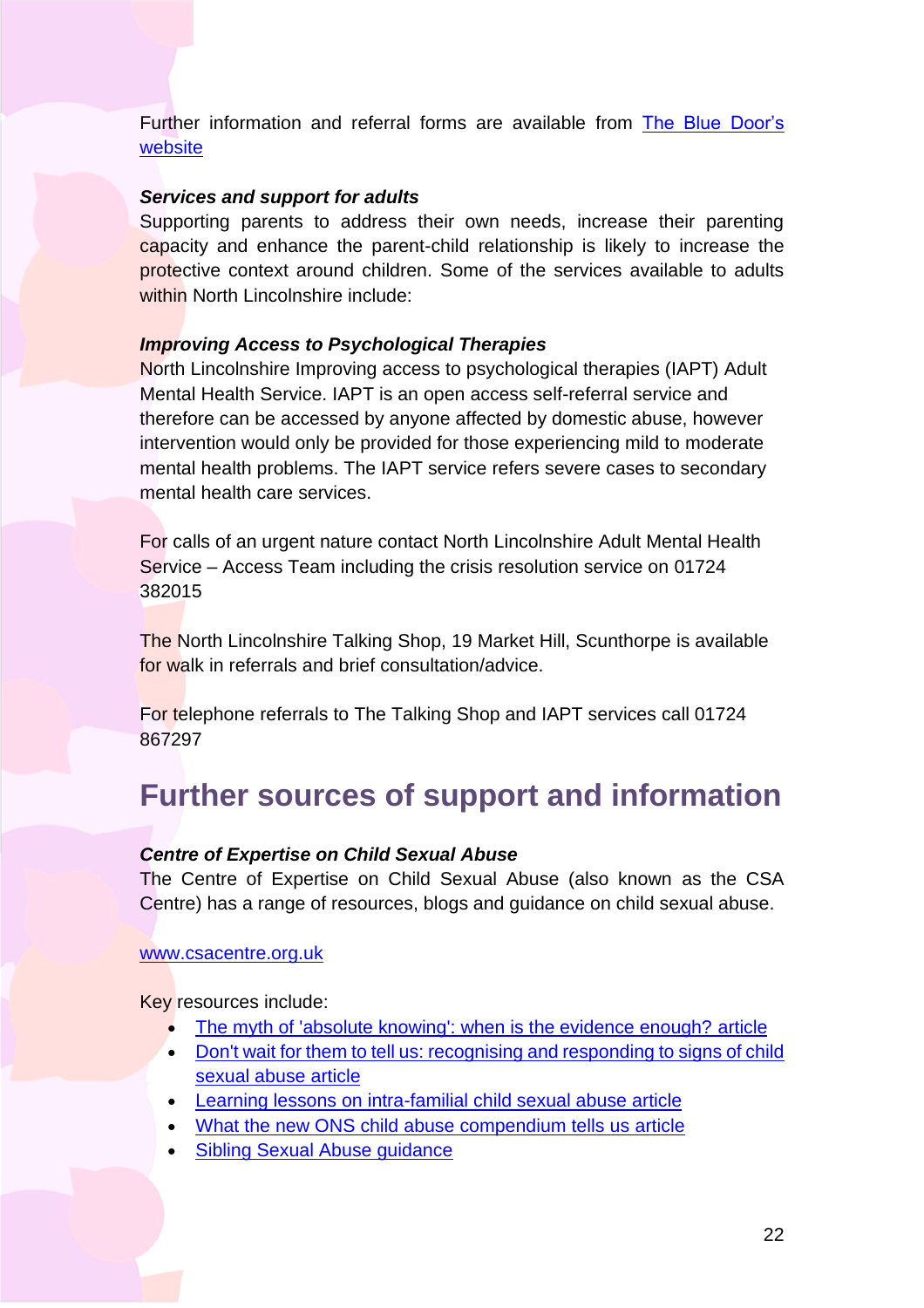- [Key messages from research on children and young people who display](https://www.csacentre.org.uk/resources/key-messages/harmful-sexual-behaviour/)  [harmful sexual behaviour](https://www.csacentre.org.uk/resources/key-messages/harmful-sexual-behaviour/)
- [Signs & Indicators Template](https://www.csacentre.org.uk/knowledge-in-practice/practice-improvement/signs-indicators-template/)

#### *Childline*

The trained helpline counsellors at Childline are there to talk through any worries with children. They will not judge and are not easily shocked. Instead, they listen to children and help them talk through their options.

0800 1111

[www.childline.org.uk](http://www.childline.org.uk/)

## *Lucy Faithfull Foundation*

The Lucy Faithfull Foundation campaign Stop it Now! provides help and support, including a helpline for:

- adults worried about the behaviour of other adults or children and young people
- those worried about their own sexual thoughts or behaviour towards children, including those with concerns about their online behaviour
- friends and relatives of people arrested for sexual offending, including internet offending
- any other adult with a concern about child sexual abuse including survivors and professionals.

0808 1000 900

[www.stopitnow.org.uk](http://www.stopitnow.org.uk/)

## *Parents Protect*

Created by the child sexual abuse prevention campaign, Stop it Now!, this website aims to raise awareness and prevent Child Sexual Abuse. The website has a variety of videos and resources for parents and carers.

[www.parentsprotect.co.uk](http://www.parentsprotect.co.uk/)

## *NSPCC*

You can contact the NSPCC if you are worried about the safety or welfare of a child. Their trained helpline counsellors are ready to offer expert help, advice and support 24/7.

They can also take action on your behalf if you are concerned that a child is being abused or is at risk of abuse.

It's free to contact them and you do not have to say who you are.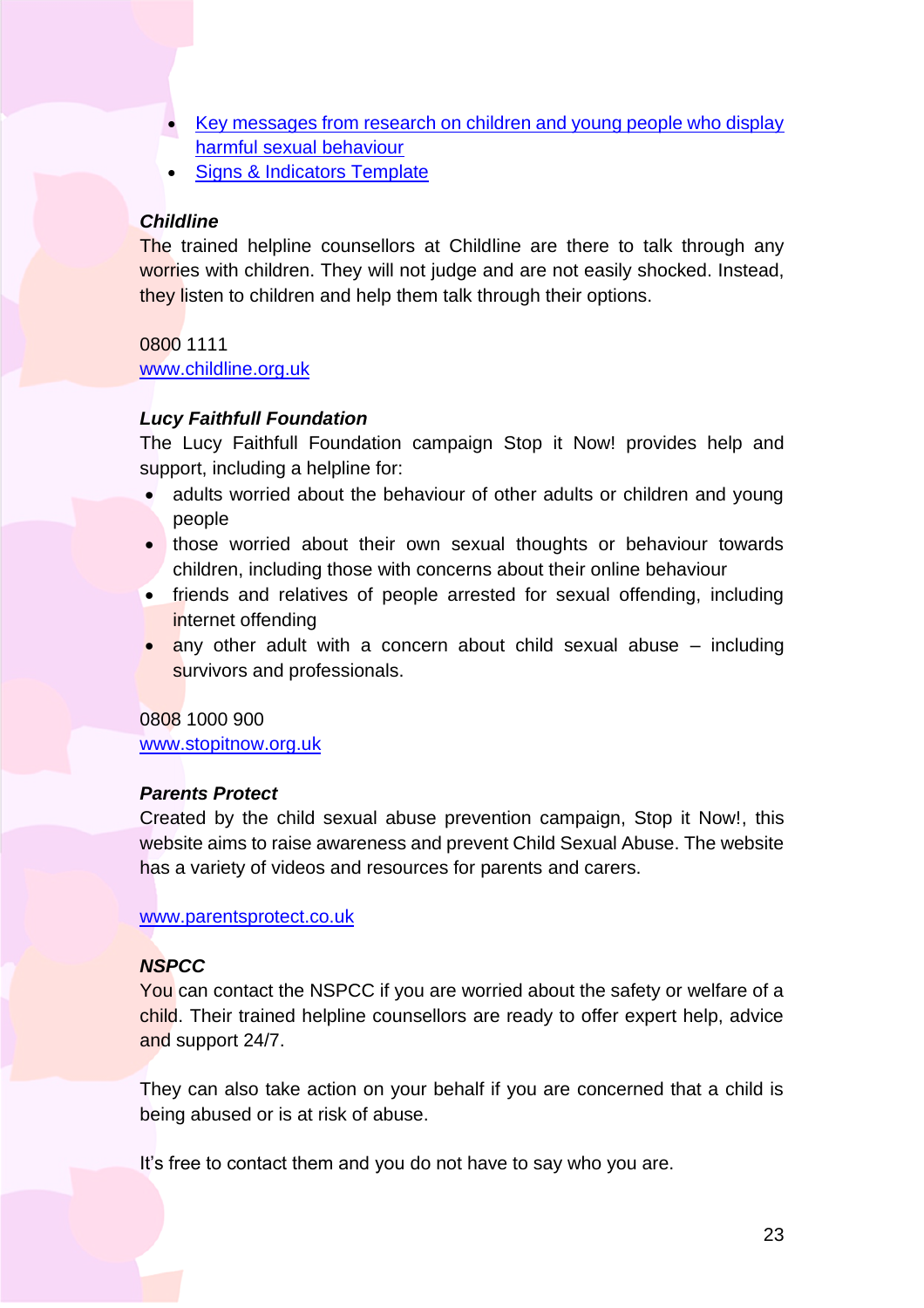0808 800 5000 24 hours a day Text: 88858 [help@nspcc.org.uk](mailto:help@nspcc.org.uk) [www.nspcc.org.uk](http://www.nspcc.org.uk/)

#### *Child Sex Offender Disclosure Scheme - Sarah's Law*

The scheme enables parents, guardians and third parties to enquire whether a person who has access to a child is a registered sex offender or poses a risk to that child.

Although each case will be considered separately, (in consultation with partner agencies) disclosure will only be made to those people who are in a position to best protect or safeguard a child.

Anyone can make an application for disclosure about someone who has contact with a child under this scheme. The person they are enquiring about doesn't need to live in the Humberside policing area.

You just need to dial 101 and explain that you wish to make an application.

Further information on the scheme can be found on the [Humberside Police](https://www.humberside.police.uk/child-sex-offender-disclosure-sarahs-law)  [website.](https://www.humberside.police.uk/child-sex-offender-disclosure-sarahs-law)

## *MOSAC*

Provides support for non-abusing parents and carers whose children have been sexually abused.

0800 980 1958 [www.mosac.org.uk](file://///brigg/LSCB/2016%202017%20LSCB/Procedures/MARS%20Procedures/Toolkits/www.mosac.org.uk)

## *Survivors UK*

Provides information, support and counselling for men who have been raped or sexually abused.

0845 122 1201 (see website for opening hours as they may vary) [www.survivorsuk.org](http://www.survivorsuk.org/)

## *NAPAC*

Supports survivors of childhood abuse, and supporters of survivors. The helpline is open Monday to Thursday, 10am to 9pm and Friday 10am to 6pm.

0808 801 0331 [www.napac.org.uk](https://napac.org.uk/)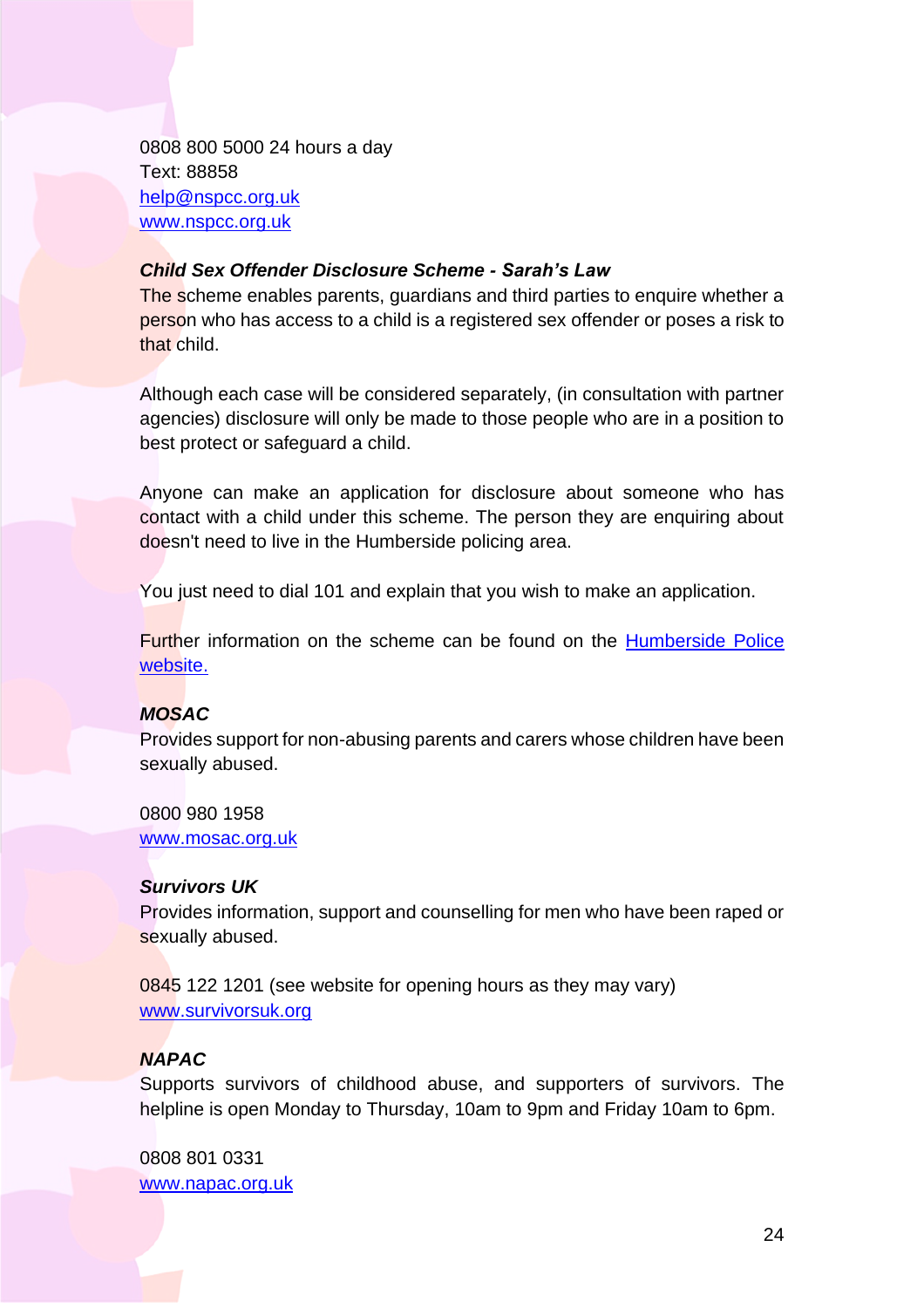### *CEOP/ Thinkuknow*

This website is managed by the police and offers a place to report concerns about online activities but also offers help and advice to children and parents about safe internet use.

[www.ceop.police.uk](http://www.ceop.police.uk/) [www.thinkuknow.co.uk](file://///brigg/LSCB/2016%202017%20LSCB/Procedures/MARS%20Procedures/Toolkits/www.thinkuknow.co.uk)

### *UK Safer Internet Centre*

A parents' guide to the technology that children use, highlighting the safety tools available and empowering parents to support their children to use these technologies safely and responsibly.

[www.saferinternet.org.uk](https://www.saferinternet.org.uk/advice-centre/parents-and-carers/parents-guide-technology)

## **Further reading**

- The multi-agency response to child sexual abuse in the family environment [\(2020\) Ofsted](https://www.gov.uk/government/publications/the-multi-agency-response-to-child-sexual-abuse-in-the-family-environment)
- [Key messages from research on intra-familial child sexual abuse](https://www.csacentre.org.uk/resources/key-messages/intra-familial-csa/) (2018) [Centre of expertise on child sexual abuse](https://www.csacentre.org.uk/resources/key-messages/intra-familial-csa/)

The 'Key messages from research' papers aim to provide succinct, relevant information for frontline practitioners and commissioners. They bring together the most up-to-date research into an accessible overview, supporting confident provision of the best possible responses to child sexual abuse

- [Intra-familial child sexual abuse: Risk factors, indicators and protective](https://www.researchinpractice.org.uk/children/publications/2018/april/intra-familial-child-sexual-abuse-risk-factors-indicators-and-protective-factors-practice-tool-2018/)  factors (2018) [Research in Practice](https://www.researchinpractice.org.uk/children/publications/2018/april/intra-familial-child-sexual-abuse-risk-factors-indicators-and-protective-factors-practice-tool-2018/)
- [Sexual violence and sexual harassment between children in schools and](https://www.gov.uk/government/publications/sexual-violence-and-sexual-harassment-between-children-in-schools-and-colleges)  colleges (2018) [Department for Education](https://www.gov.uk/government/publications/sexual-violence-and-sexual-harassment-between-children-in-schools-and-colleges)
- [Child's Play? Preventing abuse amongst children and young people, Stop](https://www.stopitnow.org.uk/wp-content/uploads/2020/01/stop_booklets_childs_play_preventing_abuse_among_children_and_young_people01_14.pdf)  [it Now](https://www.stopitnow.org.uk/wp-content/uploads/2020/01/stop_booklets_childs_play_preventing_abuse_among_children_and_young_people01_14.pdf)
- [The impact of child sexual abuse: A rapid evidence assessment](https://www.iicsa.org.uk/publications/research/impacts-csa) (2017) [Independent Inquiry into Child Sexual Abuse \(IICSA\)](https://www.iicsa.org.uk/publications/research/impacts-csa)
- [Investigating Child Sexual Abuse \(2017\)](https://www.childrenscommissioner.gov.uk/wp-content/uploads/2017/06/Investigating-Child-Sexual-Abuse-CCO-April-2017-1.2-1.pdf) Children's Commissioner
- [Preventing child sexual abuse: the role of schools](https://www.childrenscommissioner.gov.uk/report/preventing-child-sexual-abuse-2/) (2017) Children's **[Commissioner](https://www.childrenscommissioner.gov.uk/report/preventing-child-sexual-abuse-2/)**
- [Making Noise: Children's voices for positive change after sexual abuse](https://www.beds.ac.uk/ic/recently-completed-projects/making-noise) (2017) [Children's Commissioner](https://www.beds.ac.uk/ic/recently-completed-projects/making-noise)
- Child neglect and [its relationship to other forms of harm –](https://www.researchinpractice.org.uk/children/publications/2016/november/child-neglect-and-its-relationship-to-other-forms-of-harm-responding-effectively-to-children-s-needs-evidence-scopes/) responding [effectively to children's needs: Executive Summary](https://www.researchinpractice.org.uk/children/publications/2016/november/child-neglect-and-its-relationship-to-other-forms-of-harm-responding-effectively-to-children-s-needs-evidence-scopes/) (2017) edited by Steve [Flood and Dez Holmes, Research in Practice, NSPCC, Action for Children](https://www.researchinpractice.org.uk/children/publications/2016/november/child-neglect-and-its-relationship-to-other-forms-of-harm-responding-effectively-to-children-s-needs-evidence-scopes/)